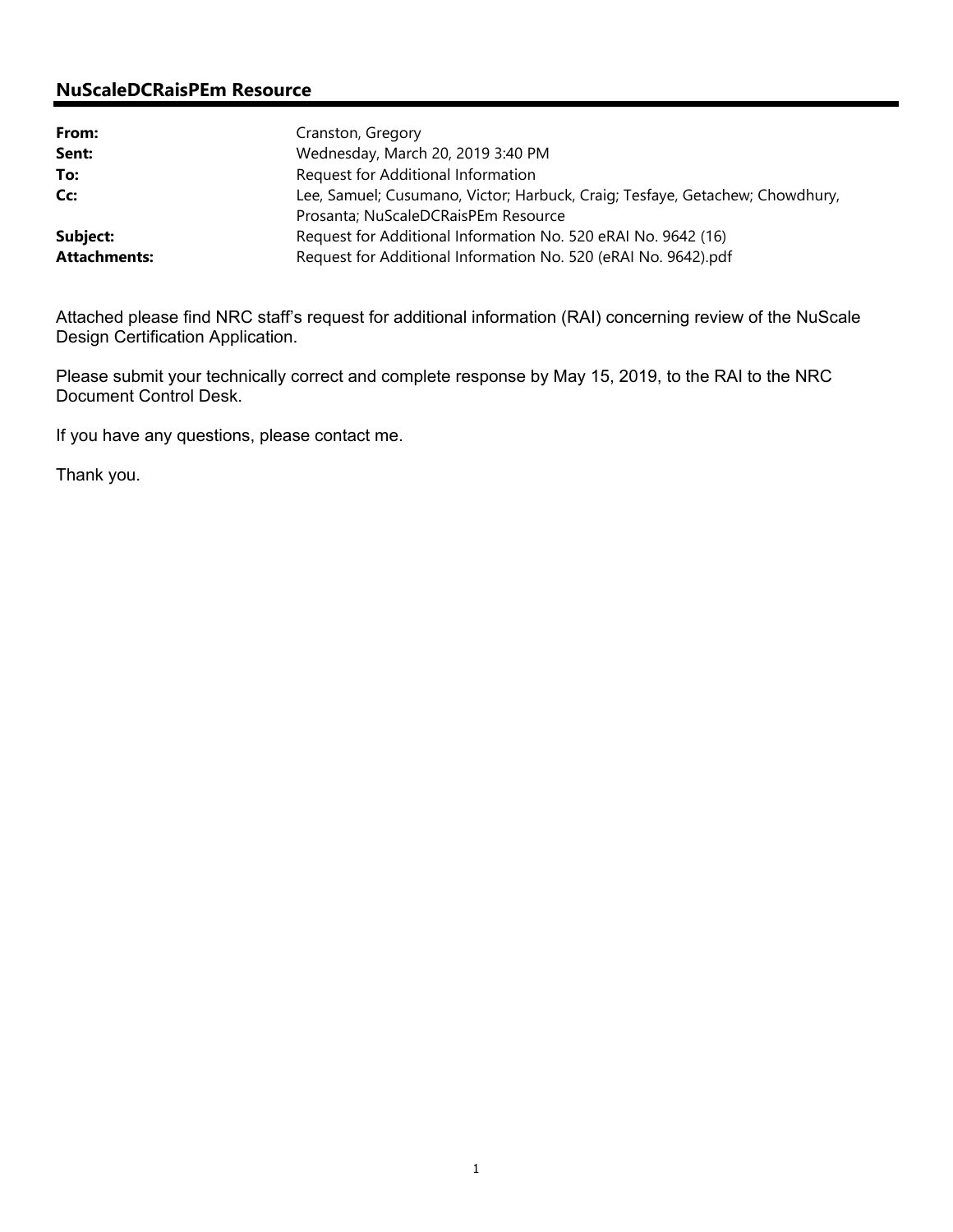| <b>Hearing Identifier:</b><br><b>Email Number:</b>                                                                                                                                                                                                                                                      | NuScale SMR DC RAI Public<br>568                                                                                                                                                                                                                                                                                                                                                     |
|---------------------------------------------------------------------------------------------------------------------------------------------------------------------------------------------------------------------------------------------------------------------------------------------------------|--------------------------------------------------------------------------------------------------------------------------------------------------------------------------------------------------------------------------------------------------------------------------------------------------------------------------------------------------------------------------------------|
| <b>Mail Envelope Properties</b>                                                                                                                                                                                                                                                                         | (BYAPR09MB3605568B8A91F54D13C8DC6690410)                                                                                                                                                                                                                                                                                                                                             |
| Subject:<br><b>Sent Date:</b><br><b>Received Date:</b><br>From:                                                                                                                                                                                                                                         | Request for Additional Information No. 520 eRAI No. 9642 (16)<br>3/20/2019 3:39:30 PM<br>3/20/2019 3:39:37 PM<br>Cranston, Gregory                                                                                                                                                                                                                                                   |
| <b>Created By:</b>                                                                                                                                                                                                                                                                                      | Gregory.Cranston@nrc.gov                                                                                                                                                                                                                                                                                                                                                             |
| <b>Recipients:</b><br>"Lee, Samuel" < Samuel.Lee@nrc.gov><br><b>Tracking Status: None</b><br><b>Tracking Status: None</b><br>"Harbuck, Craig" < Craig. Harbuck@nrc.gov><br><b>Tracking Status: None</b><br><b>Tracking Status: None</b><br><b>Tracking Status: None</b><br><b>Tracking Status: None</b> | "Cusumano, Victor" < Victor. Cusumano@nrc.gov><br>"Tesfaye, Getachew" < Getachew. Tesfaye@nrc.gov><br>"Chowdhury, Prosanta" <prosanta.chowdhury@nrc.gov><br/>"NuScaleDCRaisPEm Resource" <nuscaledcraispem.resource@nrc.gov><br/>"Request for Additional Information" <rai@nuscalepower.com></rai@nuscalepower.com></nuscaledcraispem.resource@nrc.gov></prosanta.chowdhury@nrc.gov> |
| $T_{\text{max}}$ and $\alpha$ . On the set of $\mathbf{M}$ .                                                                                                                                                                                                                                            |                                                                                                                                                                                                                                                                                                                                                                                      |

Tracking Status: None

# **Post Office:** BYAPR09MB3605.namprd09.prod.outlook.com

| <b>Files</b> | <b>Size</b>                                                    | Date & Time          |        |
|--------------|----------------------------------------------------------------|----------------------|--------|
| MESSAGE      | 354                                                            | 3/20/2019 3:39:37 PM |        |
|              | Request for Additional Information No. 520 (eRAI No. 9642).pdf |                      | 480369 |

| <b>Options</b>              |          |
|-----------------------------|----------|
|                             |          |
| <b>Priority:</b>            | Standard |
| <b>Return Notification:</b> | N٥       |
| <b>Reply Requested:</b>     | N٥       |
| <b>Sensitivity:</b>         | Normal   |
| <b>Expiration Date:</b>     |          |
| <b>Recipients Received:</b> |          |
|                             |          |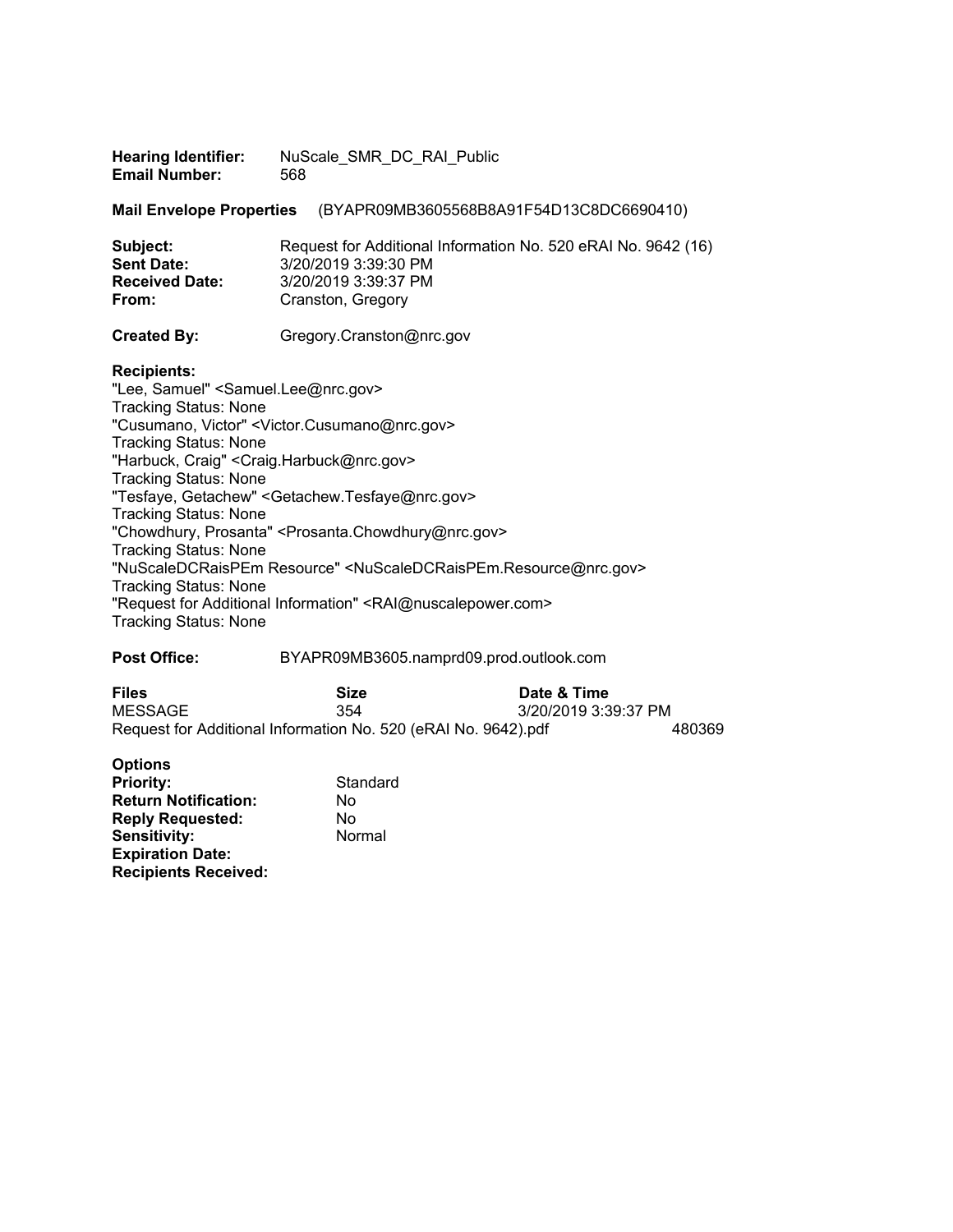### **Request for Additional Information No. 520 (eRAI No. 9642)**

Issue Date: 03/20/2019 Application Title: NuScale Standard Design Certification - 52-048 Operating Company: NuScale Power, LLC Docket No. 52-048 Review Section: 16 - Technical Specifications Application Section: Part 2, FSAR Section 16; Part 4, GTS and Bases

### QUESTIONS

16-61

Paragraph (a)(11) of 10 CFR 52.47 and paragraph (a)(30) of 10 CFR 52.79 state that a design certification (DC) applicant and a combined license (COL) applicant, respectively, are to propose technical specifications (TS) prepared in accordance with 10 CFR 50.36 and 50.36a. 10 CFR 50.36 sets forth requirements for TS to be included as part of the operating license for a nuclear power facility.

Generic TS Subsection 3.4.3 Action D states:

- D. Containment flooding initiated while RCS temperature greater than allowed by PTLR. D.1 Be in MODE 2. | Immediately AND D.2 Be in MODE 3 below the PTLR RCS temperature limit. | 36 hours
- AND D.3 Determine RCS is acceptable for continued operation. | Prior to entering MODE 2 from MODE 3

The staff requests additional information about Action D, regarding whether this provision is the appropriate means of addressing prevention and mitigation of the postulated inadvertent actuation of the CFDS to flood the containment vessel with RCS temperature above the RCS temperature limit in the PTLR. Condition D is an unusual Condition, which is based on an inadvertent actuation of the CFDS in MODE 1, 2, or MODE 3 above the PTLR limit on RCS temperature for containment flooding having occurred.

Revision 2 of DCA part 2, Tier 2, FSAR Section 9.3.6.2.2 describes the CFDS supply/drain isolation valve interlock with RCS hot temperature:

> *Flooding and draining an individual CNV is conducted through the same CNV penetration. The CFDS pump operation is automatically prevented if the CFDS isolation valve to more than one NPM is open, and valve operation to other NPMs is prevented once the CFDS pump aligned to an NPM and the pump is in service. In addition, for the selected NPM, the CFDS module isolation valve cannot be opened and CFDS pump start is prevented if RCS wide range hot leg temperature is greater than 350°F. These features, coupled with administrative controls in plant procedures, prevent inadvertent CFDS makeup to an operating NPM.*

Revision 2 of DCA part 2, Tier 2, FSAR Section 9.3.6.2.2 describes normal operation of the CES and CFDS; in a passage labled "**Containment Flooding in Preparation for Refueling**," states in part:

> When the CFDS is used to flood a CNV, **one** of the **CFDS pump**s is aligned to take suction from the reactor pool and discharge to the selected NPM. To minimize thermal stress on NPM components, flooding is initiated only after temperatures for the NPM being flooded are below a specified maximum temperature and reactor pool bulk temperature is above a specified minimum temperature. To ensure that component temperature limits are not exceeded and to prevent inadvertent flooding of an operating NPM, *the selected CFDS module isolation valve cannot be opened and CFDS pump start is prevented if the selected NuScale Power Module RCS wide range hot leg temperature is greater than 350° F.* The CFDS flow path for flooding a CNV includes connections for a temporary skidmounted heater if an off-normal condition requires flooding a CNV with elevated RPV temperatures.

The CFDS alignment for flooding requires that the CFDS containment isolation valves and the CFDS module isolation valve for the NPM being flooded are open. **Both CFDS pumps** are started with the CNV at atmospheric pressure and CFDS performance is monitored by system flow rate, pressure, and temperature, and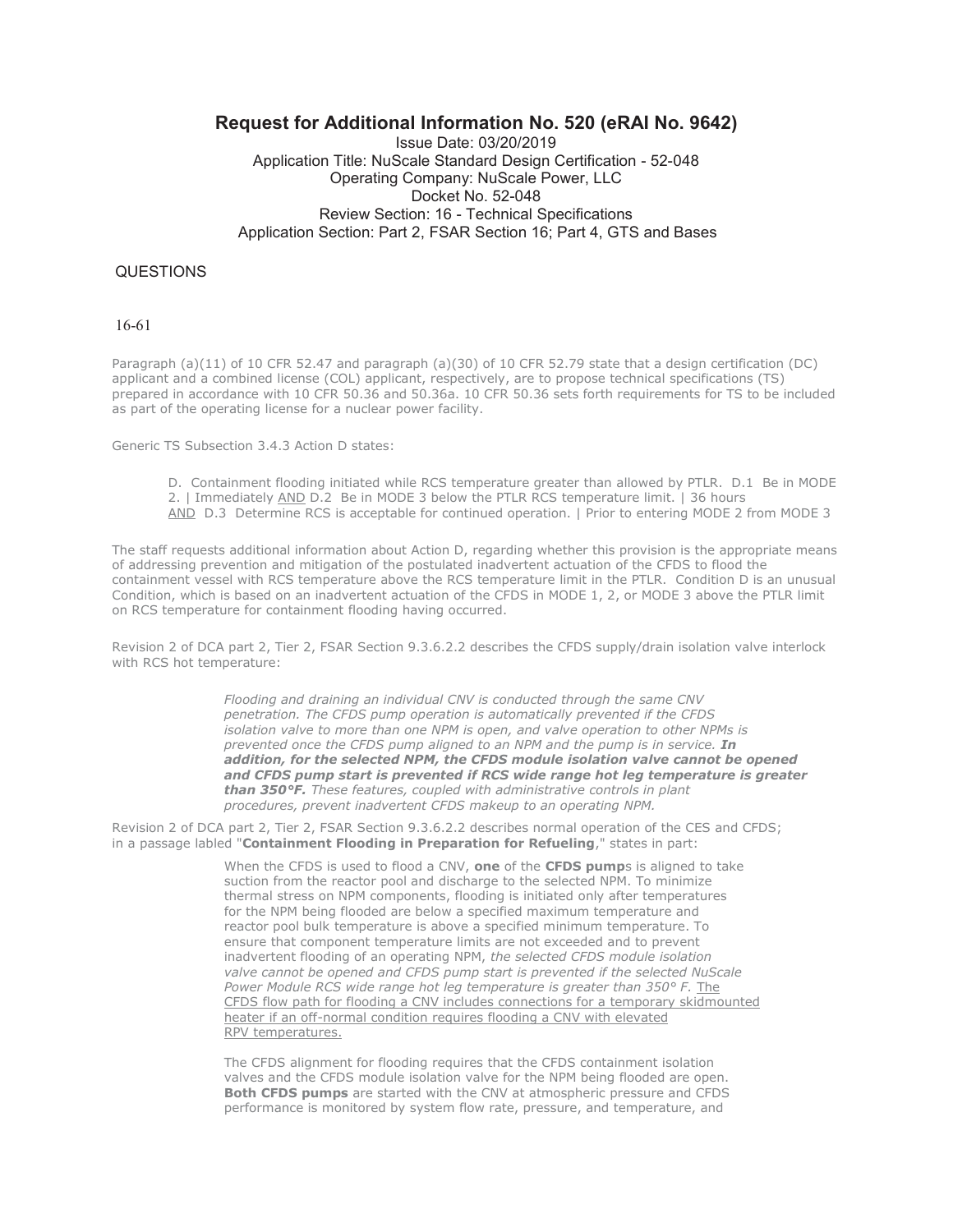CNV level instrumentation. The CNV is flooded approximately to the elevation of the RPV pressurizer baffle plate. Automatic action shuts off **the operating CFDS pumps** and closes the NuScale Power Module CES isolation valve when the preset water level in the CNV is reached, as determined by CNV level instrumentation. At completion of flooding operation, the CFDS containment isolation valves and the CFDS module isolation valve for the NPM being flooded are closed.

Revision 2 of DCA part 2, Tier 2, FSAR Section 9.3.6.3 describes inadvertent actuation of the CFDS to flood containment event:

> Inadvertent flooding of the CNV for an NPM that is at power or not below the temperature or pressure required for flooding is prevented by system interlocks and administrative controls within plant procedures. Each NPM is isolated from the CFDS by three valves in series, the NPM isolation valve and the two CFDS containment isolation valves.

Revision 2 of DCA part 2, Tier 2, FSAR Section 15.1.6.1, Loss of Containment Vacuum/Containment Flooding - Identification of Causes and Accident Description, states in part:

> The reactor component cooling water system (RCCWS) provides heat removal to the control rod drive system. The RCCWS supplies RCCW to CNTS that then conducts RCCW to CRDS piping that passes through containment to provide this function. If **piping containing RCCW were to leak or rupture inside the CNV**, a containment flooding event would occur. Other potential containment flooding sources include: **feedwater** containing line break, **main steam** containing line break, **CVCS** fluid containing line break, **high point vent** fluid containing pipe break, and **RCCWS** fluid containing line break. The feedwater fluid containing line break event is evaluated in Section 15.2.7, the SLB event is evaluated in Section 15.1.5, and the CVCS fluid containing line break is evaluated in Section 15.6.2. **The RCCWS fluid line break is a more limiting containment flooding event than a high point vent fluid pipe because it has a temperature lower than the containment saturation temperature. If the lower temperature RCCWS fluid line ruptures, there would be no immediate boiling, preventing the high containment pressure limit from being reached.** The flooding of the CNV could cause an increase in heat transfer from the RPV to containment, cooling the RCS. As the RCS cools, reactor power increases due to the negative moderator coefficient. This unexpected rise in core power would decrease the MCHFR, and lead to an over pressurization of the RPV.

1. Regarding the above quotation from FSAR Section 9.3.6.2.2:

1.1 The first paragraph indicates one CFDS pump is aligned for flooding the CNV; the second paragraph indicates that two CFDS pumps are used, and that the pumps stop when the "specified" CNV water level is reached (based on CNV level instrumentation, which is also used for initiating ECCS - MPS Function 3.3.1.23.a). The applicant is requested to clarify whether one or two pumps are used, and state the design single pump flow rate, and the combined pump flow rate.

1.2 In the first paragraph, what are the approximate RCS hot temperature and reactor pool water temperature limits referred to in: "...temperatures for the NPM being flooded are below a specified maximum temperature and reactor pool bulk temperature is above a specified minimum temperature"?

1.3 In the italicized passage in the first paragraph, explain whether the CFDS pump is prevented from starting because of the RCS hot temperature interlock signal, or because the CFDS NPM isolation valve is closed, and its position indication is interlocked with the pump control circuit.

1.4 The applicant is requested to compare the assumed 40°F RCCW temperature and the assumed 1320 gpm break flow rate from two operating RCCWS pumps to the (? gpm) flow rate from two operating CFDS pumps into containment with a reactor pool source temperature of 110°F, and describe whether the RCCWS pipe break inside containment AOO analysis would bound the analysis of an inadvertent actuation of the CFDS to flood containment event.

1.5 The applicant is requested to explain how and why the CES isolation valve automatically closes when the preset water level in the CNV is reached while flooding the CNV.

2. The applicant is requested to (a) explain why the inadvertent actuation of the CFDS to flood containment event is not considered to be an anticipated operational occurrence (AOO) (See Section 15.1.6 "Loss of Containment Vacuum/Containment Flooding"); and (b) discuss whether operator error in aligning the CFDS to the wrong NPM combined with failure of nonsafety-related interlock on the CFDS NPM isolation valve is less likely than a pipe break inside containment in the RCCWS (AOO?), main steam system (Postulated Accident (PA)), feedwater system (PA), or CVCS (PA), which are categorized as indicated by Table 15.0-1, "Design Basis Events"?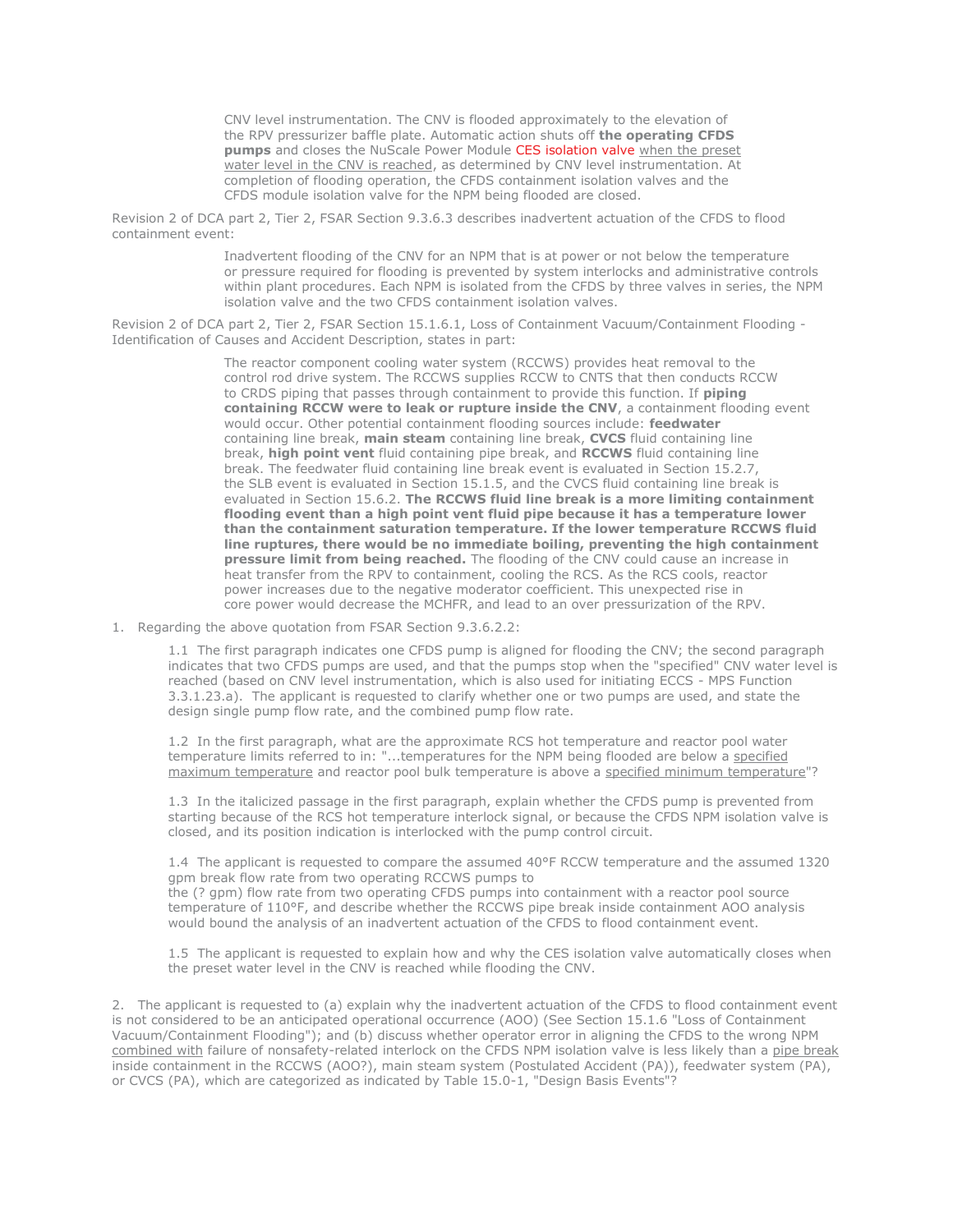As quoted above, Section 15.1.6.1, page 15.1-25 includes the following:

...The RCCWS fluid line break is a more limiting containment flooding event than a high point vent fluid pipe because it has a temperature lower than the containment saturation temperature. If the lower temperature RCCWS fluid line ruptures, there would be no immediate boiling, preventing the high containment pressure limit from being reached. The flooding of the CNV could cause an increase in heat transfer from the RPV to containment, cooling the RCS. As the RCS cools, reactor power increases due to the negative moderator coefficient. This unexpected rise in core power would decrease the MCHFR, and lead to an over pressurization of the RPV.

A loss of containment vacuum event is categorized as an AOO. Typically, pipe system failures are categorized as accidents, but **the containment flooding event is conservatively categorized as an AOO.**

3. Explain why there should not be an SR to verify the two CFDS containment isolation valves are closed with dc power disconnected or isolated from the solenoid, to prevent engaging the hydraulic system that opens the valves, until RCS hot temperature is less than or equal to 350°F - the PTLR limit?

4. Will the 350°F approximate upper limit for RCS hot temperature allowed by the PTLR to initiate containment flooding be affected by the change in the LCO 3.5.3 upper temperature limit of the reactor pool from 140°F to 110°F? How does this RCS hot temperature upper limit vary with the temperature of the reactor pool water source of the CFDS?

5. Should manual opening of the two CFDS CIVs be blocked unless a permissive signal exists from a new MPS Permissive Function based on wide range RCS hot temperature channels? Or justify why the existing RCS temperature nonsafety-related interlock to prevent opening the nonsafety-related (air or motor?) isolation valve in the CFDS supply line to containment (upstream of CFDS CIVs) using the manual open control function (module control system) provides adequate protection by precluding this event from occurring.

#### 16-62

Paragraph (a)(11) of 10 CFR 52.47 and paragraph (a)(30) of 10 CFR 52.79 state that a design certification (DC) applicant and a combined license (COL) applicant, respectively, are to propose technical specifications (TS) prepared in accordance with 10 CFR 50.36 and 50.36a. 10 CFR 50.36 sets forth requirements for TS to be included as part of the operating license for a nuclear power facility.

After November 6, 2018, public meeting conference call with NuScale, the staff decided to consider a new RAI question regarding the Bases for Subsection 3.3.1 clearly stating that the Setpoint Program (SP) and the Channel Calibration surveillance requirement in Subsection 3.3.1 provide TS control of interlock and permissive settings.

1. Since the sensors and transmitters for process variables used by the RTS and ESFAS are also used to generate the interlock and permissive signals, a Channel Calibration of an MPS sensor and transmitter satisfies the calibration requirement for the shared interlock sensor and transmitter. However, it is unclear to the staff whether the settings for interlock activation and deactivation are determined using the setpoint methodology specified by the Setpoint Program (SP) and are verified to be set correctly in the SFM as a part of the Channel Calibration of each associated MPS Function. In Revision 2 of DCA part 4, the Applicable Safety Analyses, LCO, and Applicability sections of Subsection B 3.3.1 also state:

...The combination of the continuous self-testing features of the MPS and the CHANNEL CALIBRATION specified by SR 3.3.1.4 verify the OPERABILITY of the interlocks and permissives.

The applicant is requested to confirm that the intended meaning of this statement is that interlock settings are controlled by the SP, and are verified during Channel Calibration.

2. The staff notes that Revision 2 of DCA part 4, Subsection B 3.3.1, page B 3.3.1-19, regarding discussion of High Power Range Positive and Negative Rate – Reactor Trip and Demineralized Water System Isolation, states in part: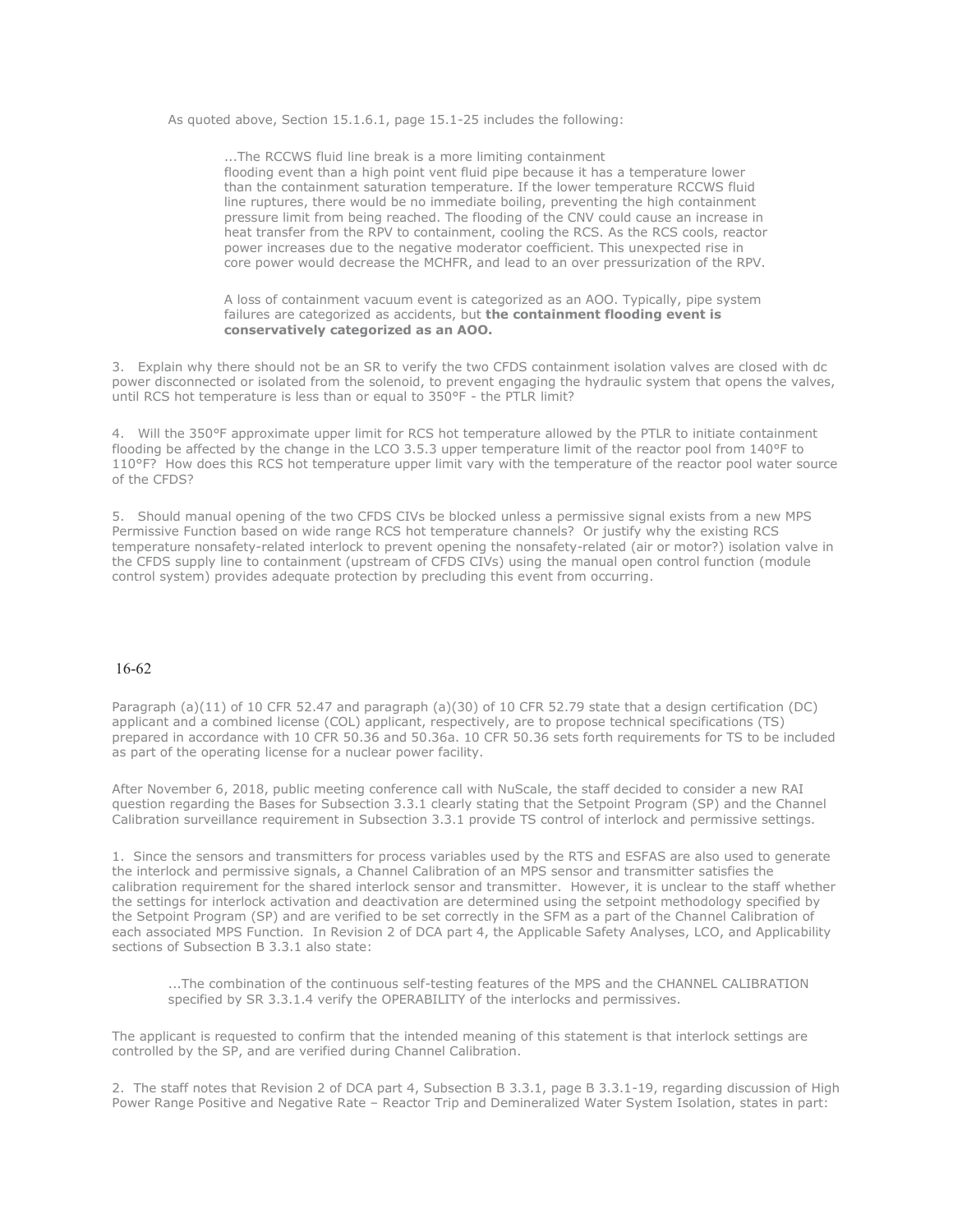...The SFM logic unit performs calculations to determine the rate of change and compares the result to a setpoint. The trip provides protection against core damage and protects the reactor coolant pressure boundary (RCPB) during the following events:

- Inadvertent decrease in boron concentration in the RCS; and
- Control Rod Misoperation.

These trips provide protection from the effects of transients that occur at power levels above the N-2H interlock. The High Positive and Negative Power Range Rate trips are automatically bypassed below the N-2H interlock and automatically enabled above the N-2H interlock. *Actual setpoints are established in accordance with the Setpoint Program.*

2.a. The applicant is also requested to revise this discussion to make clear that the sentence in italics above means that the SP also governs the *actual settings of the interlocks and permissives*.

2.b. The staff notes that a similar sentence is provided on page B 3.3.1-19 in the discussion of High Power Range Linear Power – Reactor Trip and Demineralized Water System Isolation, but is not provided on page B 3.3.1-20 in the discussion of High Intermediate Range Log Power Rate – Reactor Trip and Demineralized Water System Isolation, nor for any other interlock enabled MPS Instrumentation Function Bases discussion in the Applicable Safety Analyses, LCO, and Applicability sections. The applicant is also requested to revise the Bases so that the relationship of the MPS instrumentation Functions, and their bypassing or enabling interlocks and permissives, to the SP controls and Channel Calibration Surveillances is clear.

3. The applicant is requested to revise SR 3.3.1.4 to explicitly require the Channel Calibration to be performed in accordance with Specification 5.5.10, Setpoint Program, as follows (mark up of Revision 2 of DCA part 4, SR 3.3.1.4):

Perform CHANNEL CALIBRATION on each required channel listed in Table 3.3.1-1 in accordance with Setpoint Program.

Since SR 3.3.1.1 (Channel Check) and SR 3.3.1.4 (Channel Calibration) apply to every MPS instrument Function listed in Table 3.3.1-1, the applicant is requested to consider whether the phrase "on each required channel listed in Table 3.3.1-1" is needed to understand which MPS instrument Functions require Channel Check, and also Channel Calibration in accordance with the Setpoint Program.

4. The applicant is requested to revise Specification 5.5.10, paragraph b, to include either the revision number or the document date of the NRC approved version of TR-0616-49121-P, "NuScale Instrument Setpoint Methodology."

#### 16-63

Paragraph (a)(11) of 10 CFR 52.47 and paragraph (a)(30) of 10 CFR 52.79 state that a design certification (DC) applicant and a combined license (COL) applicant, respectively, are to propose technical specifications (TS) prepared in accordance with 10 CFR 50.36 and 50.36a. 10 CFR 50.36 sets forth requirements for TS to be included as part of the operating license for a nuclear power facility.

It is customary and prudent for a design certification application to provide generic TS Bases along with the generic TS, which are required to be provided in a design certification application by 10 CFR 52.47 and 10 CFR 50.36(a)(2). The Bases should be consistent with the proposed design.

In the LCO 3.0.4 Bases, the applicant is requested to consider the following staff suggested NuScale design-specific paragraph change, as follows (see Rev 2 of DCA Part 4, page B 3.0-7:

The provisions of LCO 3.0.4 shall not prevent changes in MODES or other specified conditions in the Applicability that are required to comply with ACTIONS. In addition, the provisions of LCO 3.0.4 shall not prevent changes in MODES or other specified conditions in the Applicability that result from any unit shutdown. In this context, a unit shutdown is defined as a change in MODE or other specified condition in the Applicability associated with transitioning from MODE 1 to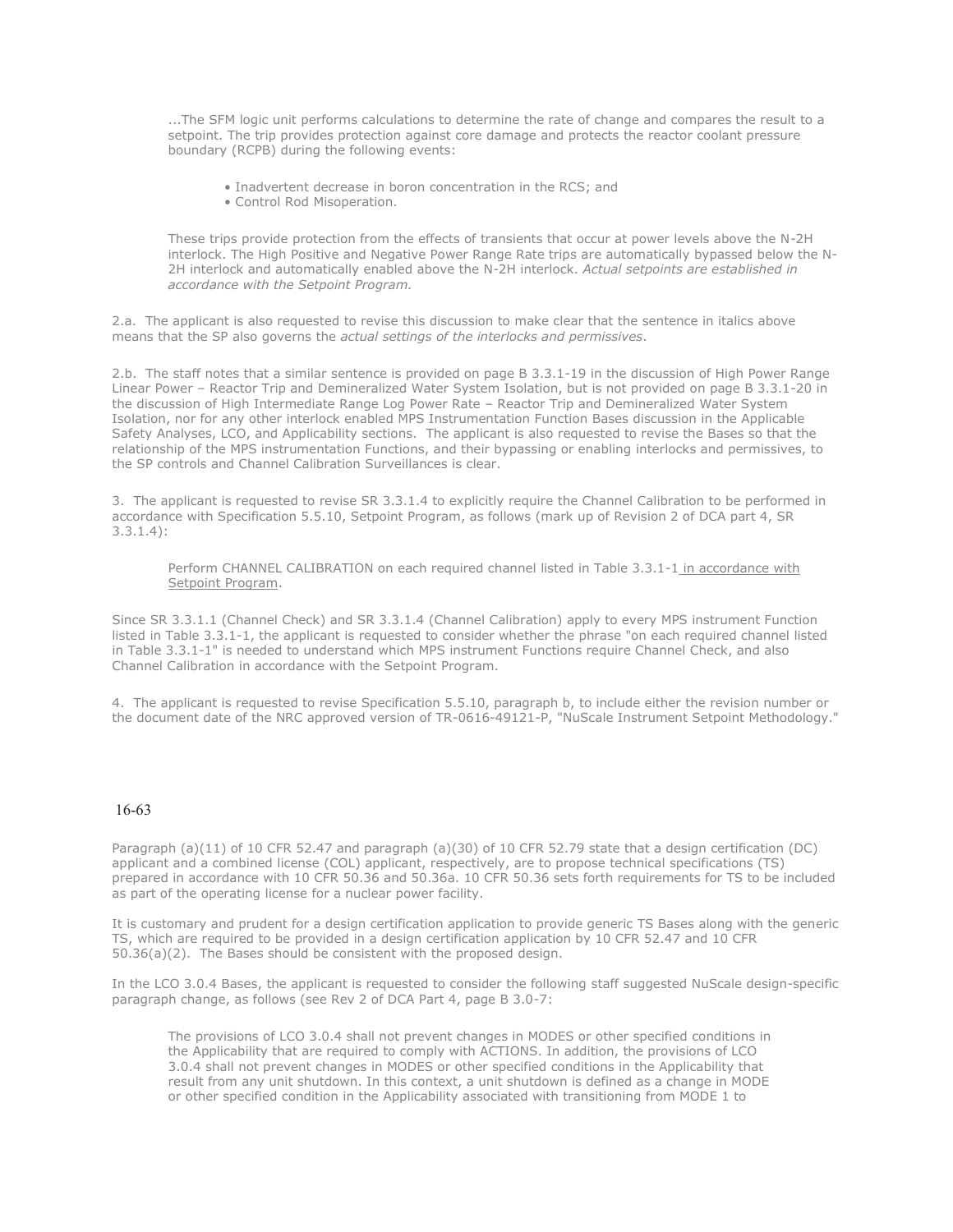MODE 2, and MODE 2 to MODE 3 and not PASSIVELY COOLED, and not PASSIVELY COOLED to PASSIVELY COOLED.

In the SR 3.0.4 Bases, the applicant is requested to consider the following staff suggested NuScale design-specific paragraph change, as follows (see Rev 2 of DCA Part 4, page B 3.0-21:

The provisions of SR 3.0.4 shall not prevent changes in MODES or other specified conditions in the Applicability that are required to comply with ACTIONS. In addition, the provisions of LCO 3.0.4 shall not prevent changes in MODES or other specified conditions in the Applicability that result from any unit shutdown. In this context, a unit shutdown is defined as a change in MODE or other specified condition in the Applicability associated with transitioning from MODE 1 to MODE 2, and MODE 2 to MODE 3 and not PASSIVELY COOLED, and not PASSIVELY COOLED to PASSIVELY COOLED.

The staff identified these apparent oversights while verifying the changes in response to RAI 157-9033, Question 16-15 had been incorporated in

Subsection B 3.0 of Revision 2 of DCA Part 4.

#### 16-64

Paragraph (a)(11) of 10 CFR 52.47 and paragraph (a)(30) of 10 CFR 52.79 state that a design certification (DC) applicant and a combined license (COL) applicant, respectively, are to propose technical specifications (TS) prepared in accordance with 10 CFR 50.36 and 50.36a. 10 CFR 50.36 sets forth requirements for TS to be included as part of the operating license for a nuclear power facility.

Parts of this question are a followup of RAI 197-9051, Question 16-28.

The staff requests the applicant to address the following concerns not already addressed by the planned supplemental response to RAI 197-9051, Question 16-28:

(1) To ensure the SP will govern all Channel Calibration SRs, each Channel Calibration Surveillance statement needs to append the phrase "in accordance with the Setpoint Program."

(2) LCO 3.3.4 needs to specify a Channel Calibration for the Class 1E isolation devices associated with the manual RTS and ESF actuation Functions.

(3) The applicant needs to provide additional justification for why the surveillance column Notes for SR 3.3.1.5, SR 3.3.2.3, and SR 3.3.3.3 are needed. Specifically, address the expected operational restrictions or burdens that would be avoided by invoking the Note. Also, explain how the action requirements would be applied if an associated Class 1E isolation device is known to be unable to open on an OC or UV condition for an MPS Function, an RTS Function, an ESFAS Function, and a manual Function.

(4) The applicant needs to address the expected operational restrictions that would be avoided by invoking the exception to meeting the automatic actuation verification Survellance for each valve and trip breaker specified by the SRs quoted below in the background discussion.

(5) In STS, since an Actions table Note is usually used to specify an allowance to open (or close) a valve (or circuit breaker), which is closed (or open) to comply with a Required Action, provided the valve is operated using administrative controls (which are usually defined and described in the Bases discussion of the Note), the applicant needs to explain the need for specifying such an exception in a Surveillance statement, such as proposed in SR 3.1.9.2, SR 3.4.6.3, SR 3.6.2.2, SR 3.6.2.3, and SR 3.6.2.4; or in a surveillance column Note, such as proposed in SR 3.3.3.2, SR 3.3.3.4, and SR 3.4.6.2.

(6) The applicant needs to resolve the apparent error noted below in the background discussion about listing LCO 3.5.2, LCO 3.7.1, and LCO 3.7.2 in the discussion of TSTF-541 in Table C-1 of RCDR Revision 1.

### **Background Discussion:**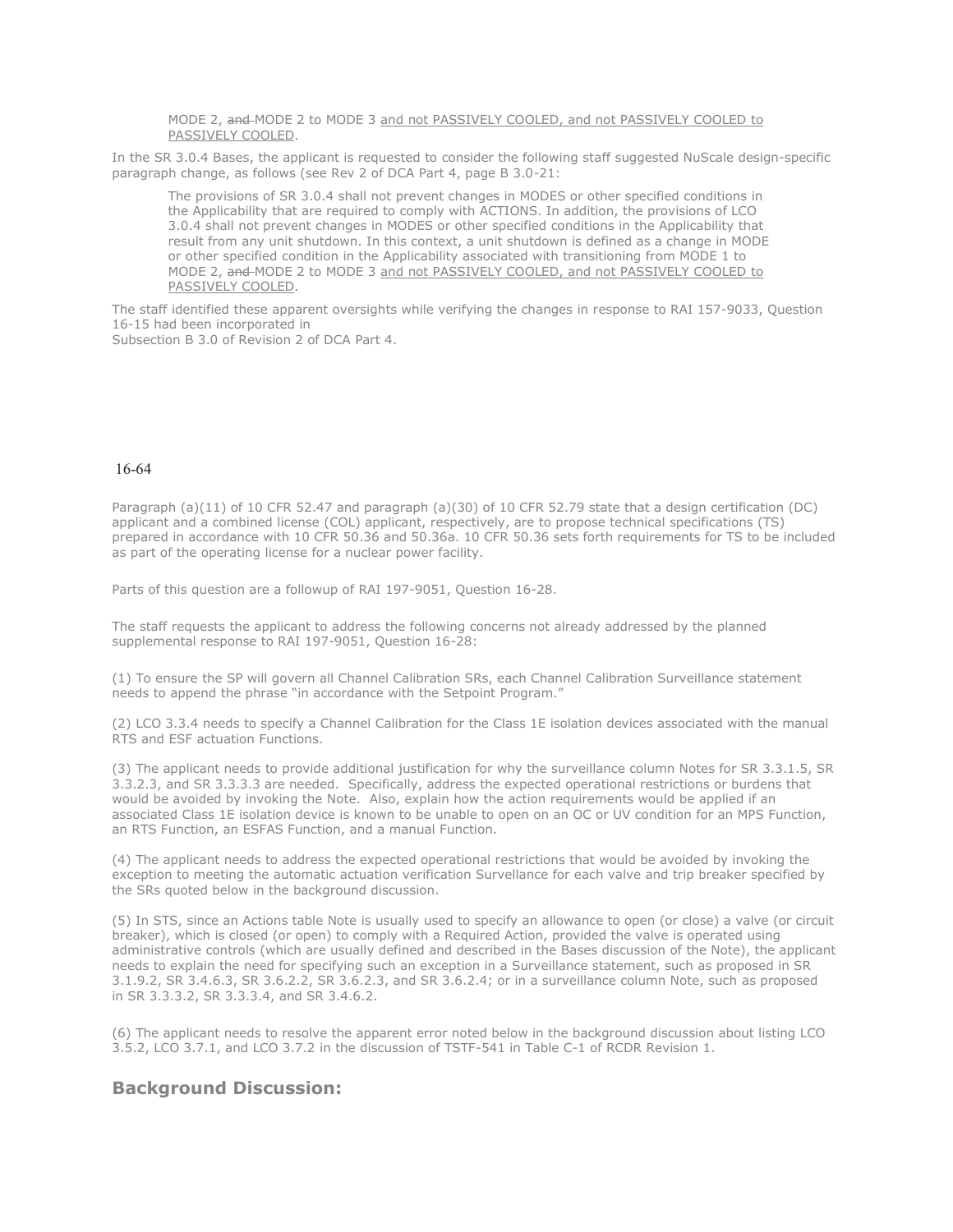The TSTF submitted unapproved traveler TSTF-541, Revision 0, "Add Exceptions to Surveillance Requirements When the Safety Function is Being Performed," for NRC review on September 10, 2013 (ML13253A390). The traveler's proposed changes would provide exceptions to certain SRs for ventilation system dampers and cooling water system valves that are in certain positions. For example, the traveler proposes to revise the quoted SRs of the following W-STS Subsections, by adding text denoted by *italics*:

x W-STS Subsection 3.6.11, "Iodine Cleanup System (ICS)" o SR 3.6.11.3 *[ ------------------------------NOTE------------------------------*

> *Not required to be met for dampers and valves locked, sealed or otherwise secured in the actuated position. --------------------------------------------------------------------]*

Verify each ICS train actuates on an actual or simulated actuation signal.

x W-STS Subsection 3.7.10, "Control Room Emergency Filtration System (CREFS)" o SR 3.7.10.3 *[ ------------------------------NOTE------------------------------*

> *Not required to be met for dampers and valves locked, sealed or otherwise secured in the actuated position. --------------------------------------------------------------------]*

Verify each CREFS train actuates on an actual or simulated actuation signal.

x W-STS Subsection 3.7.12, "ECCS Penetration Room Exhaust Air Cleanup System (PREACS)" o SR 3.7.12.3 *[ ------------------------------NOTE------------------------------*

> *Not required to be met for dampers and valves locked, sealed or otherwise secured in the actuated position. --------------------------------------------------------------------]*

Verify each ECCS PREACS train actuates on an actual or simulated actuation signal.

x W-STS Subsection 3.7.13, "Fuel Building Air Cleanup System (FBACS)" o SR 3.7.13.3 *[ ------------------------------NOTE------------------------------*

> *Not required to be met for dampers and valves locked, sealed or otherwise secured in the actuated position. --------------------------------------------------------------------]*

Verify each FBACS train actuates on an actual or simulated actuation signal.

x W-STS Subsection 3.7.14, "Penetration Room Exhaust Air Cleanup System (PREACS)" o SR 3.7.14.3 *[ ------------------------------NOTE------------------------------*

> *Not required to be met for dampers and valves locked, sealed or otherwise secured in the actuated position. --------------------------------------------------------------------]*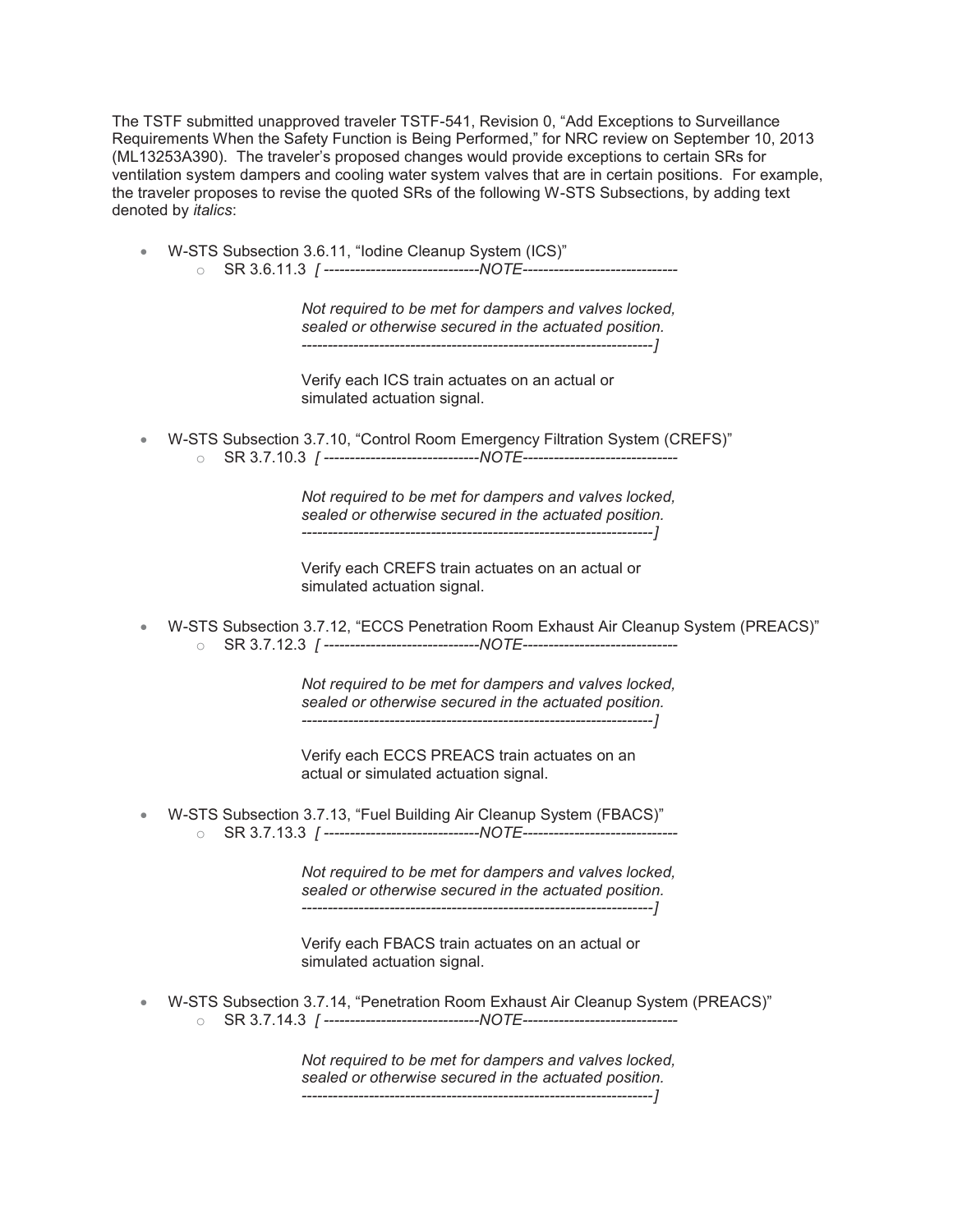Verify each PREACS train actuates on an actual or simulated actuation signal.

In addition to CE-STS Subsections equivalent to these W-STS Subsections, the traveler also proposes to revise the quoted SR of the following CE-STS Subsection:

• CE-STS Subsection 3.7.10, "Essential Chilled Water (ECW)" o SR 3.7.10.2 *[ ------------------------------NOTE------------------------------*

> *Not required to be met for valves locked, sealed or otherwise secured in the actuated position. --------------------------------------------------------------------]*

Verify the proper actuation of each ECW System component on an actual or simulated actuation signal.

Similar changes are proposed for the B&W-STS, GE-BWR4-STS, and GE-BWR6-STS.

In a letter dated February 25, 2016 (ML16012A427), for the second time, the staff asked the TSTF for additional information about TSTF-541, Revision 0. This letter contained 15 information requests from three technical branches and 5 information requests from the technical specifications branch. As of April 2018, with the response to the letter still pending, the TSTF was planning to submit a revision to the traveler to clarify its scope and intent.

The entry for this traveler in Table C-1, "TSTF traveler evaluation," of DCDR, Revision 0, indicates its adaptation to the NuScale GTS would affect Subsection 3.6.2, "Containment Isolation Valves," and states the following:

The passive NuScale design includes a limited number of valves with potential for the addressed condition to exist. Exceptions consistent with the traveler were incorporated into the surveillance requirements of [GTS Subsection] 3.6.2.

The staff compared the changes proposed in TSTF-541 with SR 3.6.2.3 of Revision 0 of DCA Part 4, which states the following (emphasis added):

SR 3.6.2.3 Verify each automatic containment isolation valve *that is not locked, sealed, or otherwise secured in position,* actuates to the isolation position on an actual or simulated actuation signal.

This surveillance statement appears to include the intent of the bracketed surveillance column Notes proposed by the traveler for similar automatic valve actuation SRs in STS, as quoted above.

Compared to these Notes, the GTS surveillance statement uses the phrase "locked, sealed, or otherwise secured in position" instead of "locked, sealed, or otherwise secured in *the actuated* position."

In Revisions 1 and 2 of DCA Part 4, SR 3.6.2.3 is numbered SR 3.6.2.4, and includes an additional phrase, indicated by underline below, that provides an exception to when the Surveillance must be met:

SR 3.6.2.4 Verify each automatic containment isolation valve *that is not locked, sealed, or otherwise secured in position,* actuates to the isolation position on an actual or simulated actuation signal except for valves that are open under administrative controls.

In Revision 0 of DCA Part 4, the Bases for SR 3.6.2.3 contain the first sentence of the passage quoted below. This statement also appears similar to the intent of the traveler's bracketed surveillance column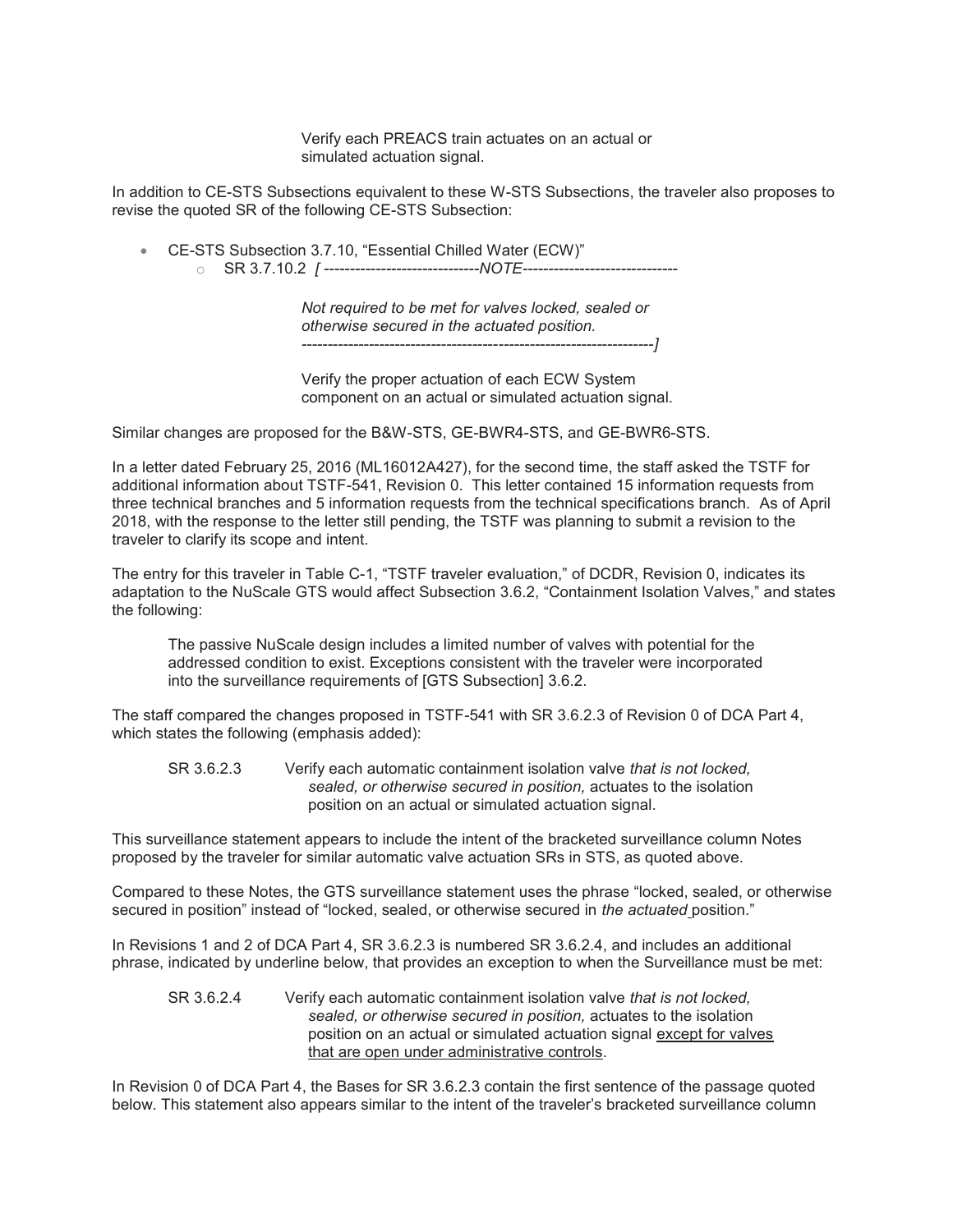Note (emphasis added). In Revisions 1 and 2 of DCA Part 4, the Bases for SR 3.6.2.4 (as renumbered beginning in DCA Revision 1) also includes the second sentence of this passage, regarding the added exception, that states the following:

> The Surveillance is not required for valves that are locked, sealed, or otherwise secured in the *required* position *under administrative controls*. An exception to the SR is also provided for valves that are open under administrative control.

Compared to the traveler's surveillance column bracketed Note, the first of the above GTS Bases sentences uses the phrases (1) "not required for valves" instead of "not required to be met for automatic valves"; and (2) "required position" instead of "actuated position." The first sentence also includes the phrase "under administrative controls," which inappropriately specified an implied exception to meeting the valve position verification requirement. The addition of an explicit exception to meeting the valve position verification requirement in Revision 1 of the SR and the associated Bases statement, corrected this inappropriate use of the Bases to modify the applicability of a Surveillance. Since the phrasing of the surveillance statement and associated Bases differ only in presentation from the traveler's proposed bracketed surveillance column Note, the staff concludes that the exception to meeting SR 3.6.2.4 is editorially consistent with the intent of TSTF-541, Revision 0. However, since this traveler does not address exceptions to automatic containment isolation valve testing, the staff concludes that the proposed exception to meeting SR 3.6.2.4 is not supported by the intended scope of the traveler.

In Revision 1 of DCA Part 4, the applicant included the following SRs for verifying [automatic] valve actuation on an "actual or simulated [actuation] signal," to the position stated in the Surveillance, which is also quoted below, on a Frequency of "In accordance with the Surveillance Frequency Control Program." (Note that the SR enumeration is that of Revision 2 of DCA Part 4. Also, listed here are the Surveillance base Frequencies, which are given in the latest revision of DCA Part 2, Table 16.1-1.)

| SR 3.1.9.2 CVCS demineralized water isolation valves | isolation position | 24 months |
|------------------------------------------------------|--------------------|-----------|
| SR 3.4.6.3 CVCS automatic [isolation] valves         | isolation position | 24 months |
| SR 3.4.10.1 LTOP RVVs                                | open position      | 24 months |
| SR 3.5.1.1 ECCS RVVs and RRVs                        | open position      | 24 months |
| SR 3.6.2.4 automatic containment isolation valves    | isolation position | 24 months |

In each of these SRs, (1) the surveillance statement includes either the phrase, "except for valves that are open under administrative controls," or the phrase, "that is not locked, sealed, or otherwise secured in [the isolated] position," or (2) the SR includes a surveillance column Note or surveillance table Note that states, "Not required to be met for valves that are open."

Because the staff has not approved TSTF-541, Revision 0, and considering the above observations, the staff could not determine whether the proposed application of the intent of the traveler is needed for the NuScale GTS.

The staff issued RAI 197-9051 (ML17237C008), Question 16-28, with the above observations and to request that the applicant revise the evaluation of TSTF-541 in RCDR Table C-1 to indicate that it is not applicable to automatic valve actuation surveillances in the GTS; (i.e., withdraw allowances based on the intent of the traveler for valves that are not within the scope of the traveler).

In its response (ML17291A299) to Question 16-28, the applicant stated the following (emphasis added):

NuScale has adopted and incorporated the conceptual basis of TSTF traveler 541 into the proposed GTS *independent of the outcome of the TSTF-NRC traveler review and approval activities*.

The conceptual basis and underlying issue is that as described in Section SR 3.0, if a surveillance requirement cannot be met, then the associated LCO is not being met and the associated Condition must be entered. However in some circumstances *the*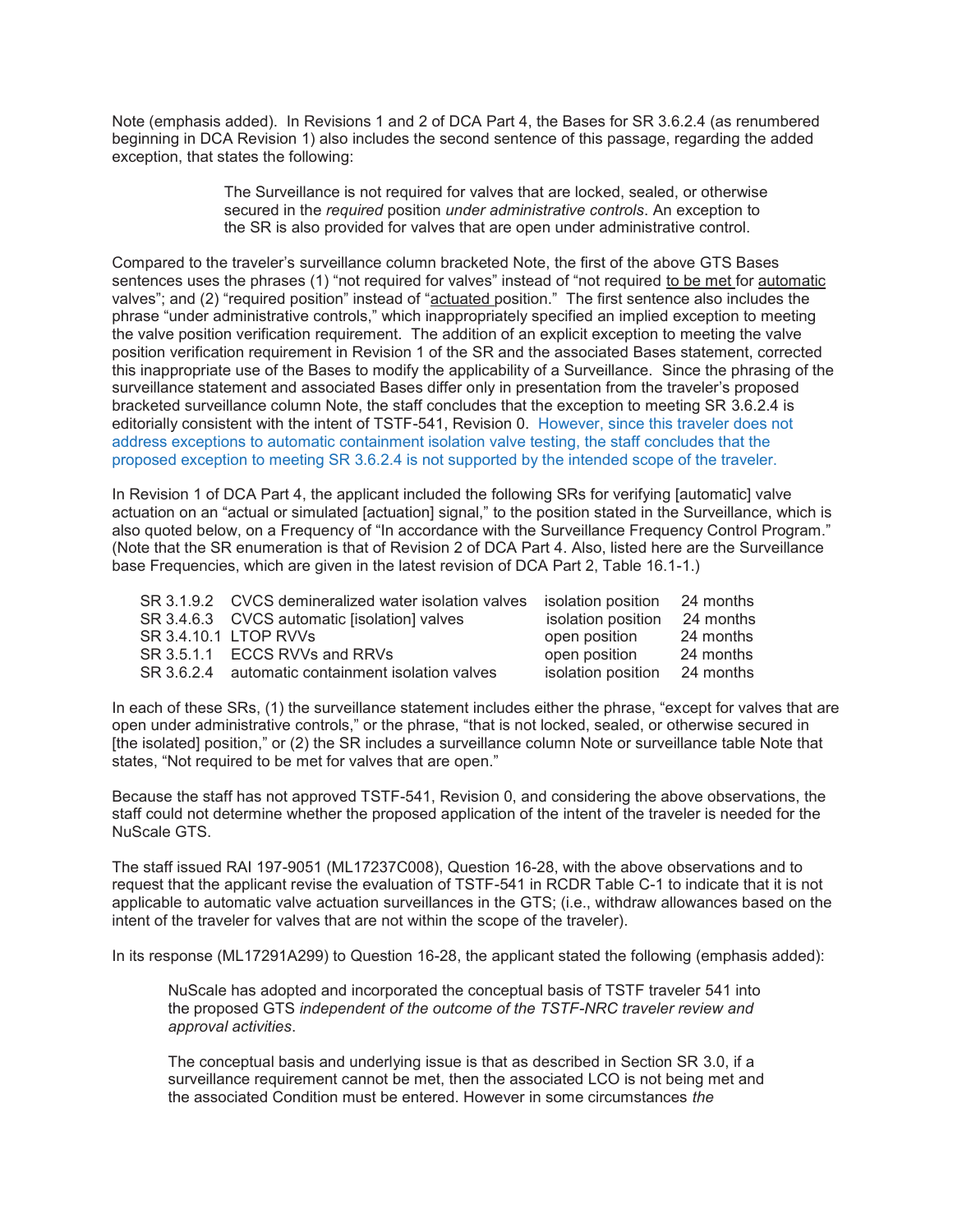*OPERABILITY of the equipment* that cannot meet the surveillance requirement *is being met* because the safety function has been met. *A commonly used example is a valve that is in the position to perform its safety function, and is not assumed to move following actuation.*

The NuScale safety systems include various valves and breakers that align to a particular position to perform their specified safety function. In each case, the valve or breaker has a single credited actuation position - the design does not include any valve or breakers that must move to alternative positions after they have performed their required safety function.

The staff observes that the above response appears consistent with the rationale of a Reviewer's Note that the traveler proposed to add to the Bases for each affected STS SR. This Reviewer's Note states the following:

--------------------REVIEWER'S NOTE------------------Adoption of the Note excluding valves that are locked, sealed, or otherwise secured in the actuated position requires confirmation by the licensee that movement of the valves following an accident is not assumed in the safety analysis. ------------------------------------------------------------------------------------------------

The traveler also proposed to insert the following passage in the Bases of each affected SR:

[The SR is modified by a Note excluding valves that are locked, sealed, or otherwise secured in the actuated position. It is not necessary to test valves that are locked, sealed, or otherwise secured in the actuated position because the affected valves were verified to be in the actuated position assumed in the accident analysis prior to being locked, sealed, or otherwise secured, and because movement following an accident is not assumed in the accident analysis.]

The above quoted response to Question 16-28 also appears consistent with this passage. However, the staff observes that the applicant's proposed exceptions to meeting selected SRs, which verify automatic valve and breaker actuation, are not always specified by a surveillance column Note. Several of the proposed exceptions are specified by inserting exception language in the surveillance statement instead of in a Note.

The response to Question 16-28 proposed to broadly apply the traveler's "conceptual basis" to selected SRs for (1) CVCS demineralized water isolation valves – when closed; (2) Class 1E isolation devices for MPS instrumentation Function channels – when opened; (3) Class 1E isolation devices for RTS and ESFAS actuation logic divisions – when opened; (4) reactor trip breakers – when opened; (5) pressurizer heater trip breakers – when opened; (6) CVCS isolation valves – when closed; (7) ECCS valves (RRVs and RVVs) – when opened; (8) LTOP RVVs – when opened; (9) containment isolation valves – when closed; (10) decay heat removal actuation valves – when opened; (11) main steam isolation valves and main steam isolation bypass valves – when closed; and (12) feedwater isolation valves and feedwater regulation valves – when closed.

In Technical Report (TR)-1116-52011-NP, "Technical Specifications Regulatory Conformance and Development," Revision 1 (RCDR) (ML18304Annn), the applicant revised Table C-1 to address draft Revision 1 of TSTF-541, dated May 29, 2018; as of February 14, 2019, formal submission of this revised traveler for staff review was pending. The revised Table C-1 states the following:

Although not directly applicable, the Intent of the traveler was adopted in the NuScale GTS. NuScale safety-related reactor trip system and ECCS components are credited with a single safety-related position, each of which is achieved by the component being deenergized.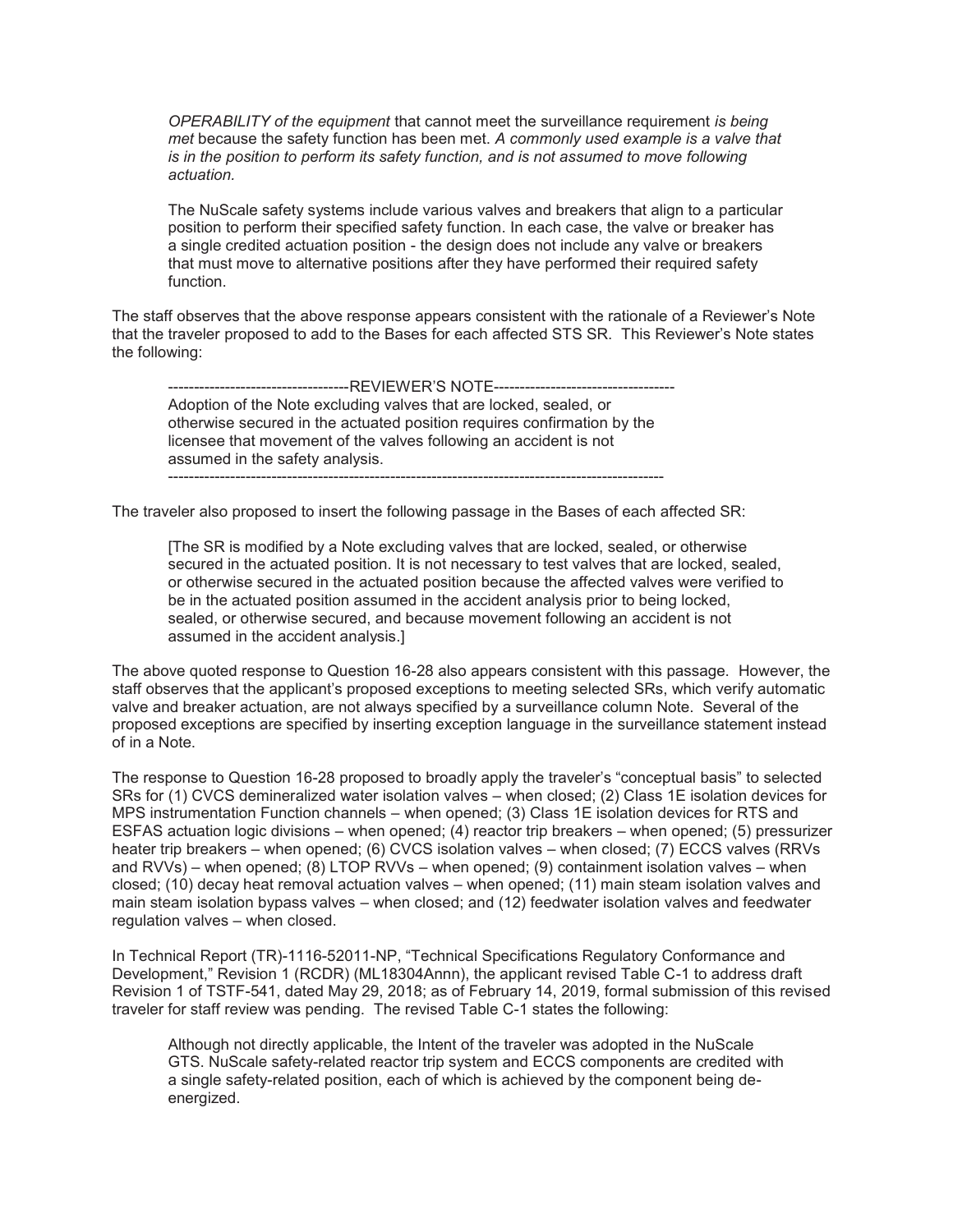The implementation of this traveler is under additional review and consideration as requested by the NRC staff at the time this technical report was developed. See RAI [197-9051, Question] 16-28.

In RCDR Revision 1, Table C-1 listed the affected GTS Specifications influenced by TSTF-541, draft Revision 1. These Specifications, along with the affected SRs, are listed below. The staff notes that Specification 3.3.1, "MPS Instrumentation," should also be included in the list because the supplemental response (ML18355Annn) to RAI 196-9050, Question 16-17, revised Subsection 3.3.1 of Revision 2 of DCA Part 4 so that SR 3.3.1.5 specifies performing a Channel Calibration of Class 1E isolation devices for MPS instrumentation components. The supplemental response to Question 16-17 similarly revised SR 3.3.2.3 and SR 3.3.3.3; the revised SRs are quoted below.

In the below quotations of the affected SRs, the Frequencies are abbreviated: "IAW SFCP" stands for "In accordance with the Surveillance Frequency Control Program"; and "IAW ISTP" stands for "In accordance with the INSERVICE TESTING PROGRAM." Staff suggested clarification edits are indicated by shaded mark up.

- 3.1.9, Boron Dilution Control
	- SR 3.1.9.2 Verify each automatic CVCS demineralized water isolation valve that is not...secured in the isolated position, actuates to the isolated position on an actual or simulated actuation signal *except for valves that are open under administrative controls*. | IAW SFCP
- 3.3.1, MPS Instrumentation
	- SR 3.3.1.5 -----------------------------NOTE----------------------------------- Not required to be met for Class 1E isolation devices that have isolated 1E circuits from non-1E power. ------------------------------------------------------------------------

Perform CHANNEL CALIBRATION on each required Class 1E isolation device. | IAW SFCP

3.3.2, Reactor Trip System Logic and Actuation

| SR 3.3.2.1 | Not required to be met for reactor trip breakers that are open.                                            |
|------------|------------------------------------------------------------------------------------------------------------|
|            | Perform ACTUATION LOGIC TEST.   IAW SFCP                                                                   |
| SR 3.3.2.2 |                                                                                                            |
|            | Not required to be met for reactor trip breakers (RTBs)<br>that are open.                                  |
|            | Verify required response time is within limits.   IAW SFCP                                                 |
| SR 3.3.2.3 | Not required to be met for Class 1E isolation devices that have<br>isolated 1E circuits from non-1E power. |
|            |                                                                                                            |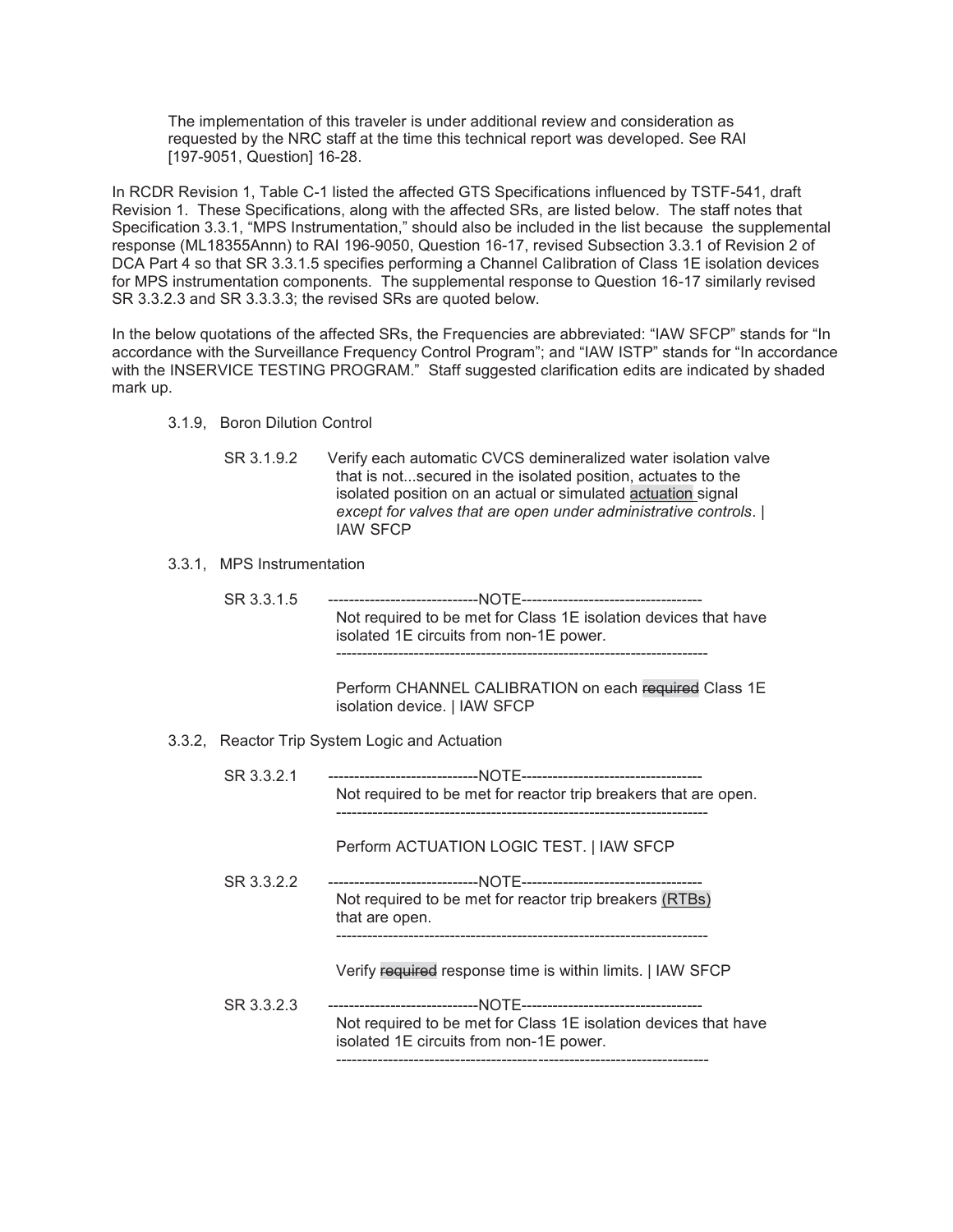|  |            | Perform CHANNEL CALIBRATION on each required Class 1E<br>isolation device.   IAW SFCP                                                                                                                                                                           |
|--|------------|-----------------------------------------------------------------------------------------------------------------------------------------------------------------------------------------------------------------------------------------------------------------|
|  | SR 3.3.2.4 |                                                                                                                                                                                                                                                                 |
|  |            | Not required to be met for reactor trip breakers that are open.                                                                                                                                                                                                 |
|  |            | Verify each RTB actuates to the open position on an actual or<br>simulated actuation signal.   IAW SFCP                                                                                                                                                         |
|  |            | 3.3.3, Engineered Safety Feature Actuation System Logic and Actuation                                                                                                                                                                                           |
|  | SR 3.3.3.2 |                                                                                                                                                                                                                                                                 |
|  |            | Not required to be met for pressurizer heater trip<br>breakers that are open or closed under manual                                                                                                                                                             |
|  |            | control-administrative controls.                                                                                                                                                                                                                                |
|  |            | Verify required pressurizer heater trip breaker response time is<br>within limits.   IAW SFCP                                                                                                                                                                   |
|  | SR 3.3.3.3 |                                                                                                                                                                                                                                                                 |
|  |            | Not required to be met for Class 1E isolation devices that have<br>isolated 1E circuits from non-1E power.                                                                                                                                                      |
|  |            | Perform CHANNEL CALIBRATION on each required Class 1E<br>isolation device.   IAW SFCP                                                                                                                                                                           |
|  | SR 3.3.3.4 |                                                                                                                                                                                                                                                                 |
|  |            | Not required to be met for pressurizer heater trip<br>breakers that are open or breakers closed under administrative<br>controls.                                                                                                                               |
|  |            | Verify each pressurizer heater trip breaker (PHTB) actuates to<br>the open position on an actual or simulated actuation signal.  <br><b>IAW SFCP</b>                                                                                                            |
|  |            | 3.4.6, Chemical and Volume Control System Isolation Valves                                                                                                                                                                                                      |
|  | SR 3.4.6.2 | Not required to be met for valves that are closed or                                                                                                                                                                                                            |
|  |            | open under administrative controls.                                                                                                                                                                                                                             |
|  |            | Verify the required isolation time of each automatic power<br>operated CVCS valve is within limits.   IAW ISTP                                                                                                                                                  |
|  | SR 3.4.6.3 | Verify each automatic CVCS valve that is not locked, sealed, or<br>otherwise secured in position, actuates to the isolation position<br>on an actual or simulated actuation signal except for valves that<br>are open under administrative controls.   IAW SFCP |
|  |            |                                                                                                                                                                                                                                                                 |

3.4.10, Low Temperature Overpressure Protection Valves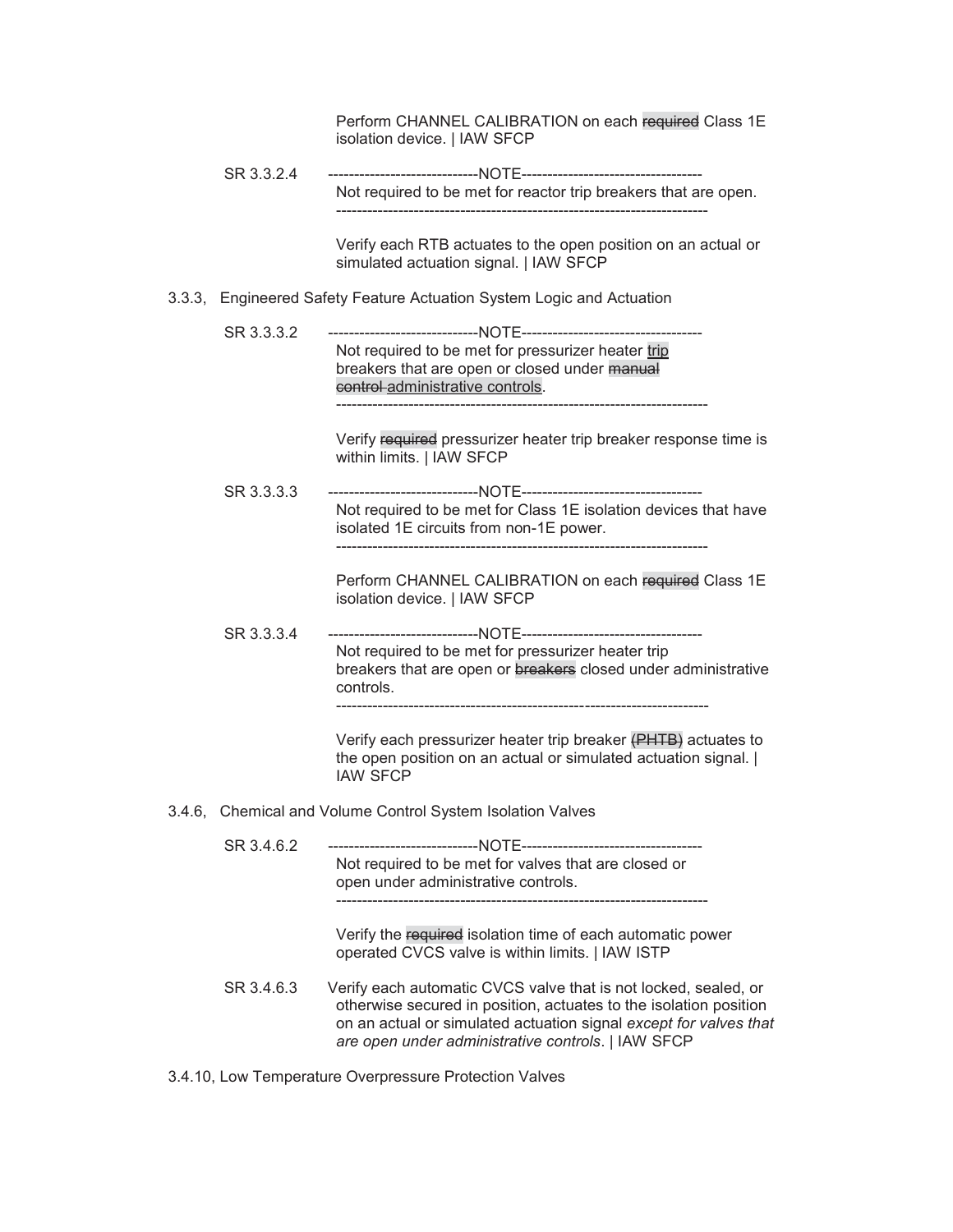In Revision 2 of DCA Part 4, the Subsection 3.4.10 SR table Note ("Not required to be met for valves that are open.") provides an explicit exception to meeting the SRs for the RVVs, and the RVV inadvertent actuation block, when an RVV is open. In its response (ML18346Annn) to RAI 506-9614 (ML18278Annn), Question 16-53, Sub-question B, regarding the LTOP function of the RVVs and LCO 3.4.10, the applicant stated:

An RVV that is not closed has completed its safety function and providing a vent path and no further action or actuation is required. Therefore any RVV not closed is outside the scope of required components in this LCO.

An editorial correction has been made by removal of the Note at the Surveillance Requirements table. *The Note was removed as unnecessary because the LCO only applies to closed reactor vent valves.*

This exception provided by the Note, however, is also implied by LCO 3.4.10, which states, "Each *closed* reactor vent valve (RVV) shall be OPERABLE."

The staff concludes that the SRs only support the operability of the LTOP automatic open function of three closed RVVs.

3.5.1, Emergency Core Cooling System

| SR 3.5.1.1 |                                                  |  |
|------------|--------------------------------------------------|--|
|            | Not required to be met for valves that are open. |  |
|            |                                                  |  |
|            |                                                  |  |

Verify each RVV and RRV actuates to the open position on an actual or simulated actuation signal. | IAW SFCP

SR 3.5.1.2 -----------------------------NOTE----------------------------------- Not required to be met for valves that are open. ------------------------------------------------------------------------

> Verify the open actuation time of each RVV and RRV is within limits. | IAW ISTP

Subsection 3.5.1 specifies SR 3.5.1.3 ("Verify the inadvertent actuation block function of each RVV and RRV is OPERABLE. | IAW SFCP") and SR 3.5.1.4 ("Verify the inadvertent actuation block setpoint is within limits for each RVV and RRV. | IAW ISTP"). However, there is no explicit exception to meeting these SRs "for valves that are open."

3.5.2, Decay Heat Removal System

Subsection 3.5.2 specifies SR 3.5.2.3 ("Verify that each DHRS actuation valve actuates to the open position on an actual or simulated actuation signal. | IAW SFCP") and SR 3.5.2.4 ("Verify the open actuation time of each DHRS actuation valve is within limits. | IAW ISTP"). However, there is no explicit exception to meeting these SRs "for DHRS actuation valves that are open" specified in Revision 2 of DCA Part 4. Therefore, it appears that including LCO 3.5.2 in the list of affected LCOs in Revision 1 of DCDR Table C-1 is an error.

3.6.2, Containment Isolation Valves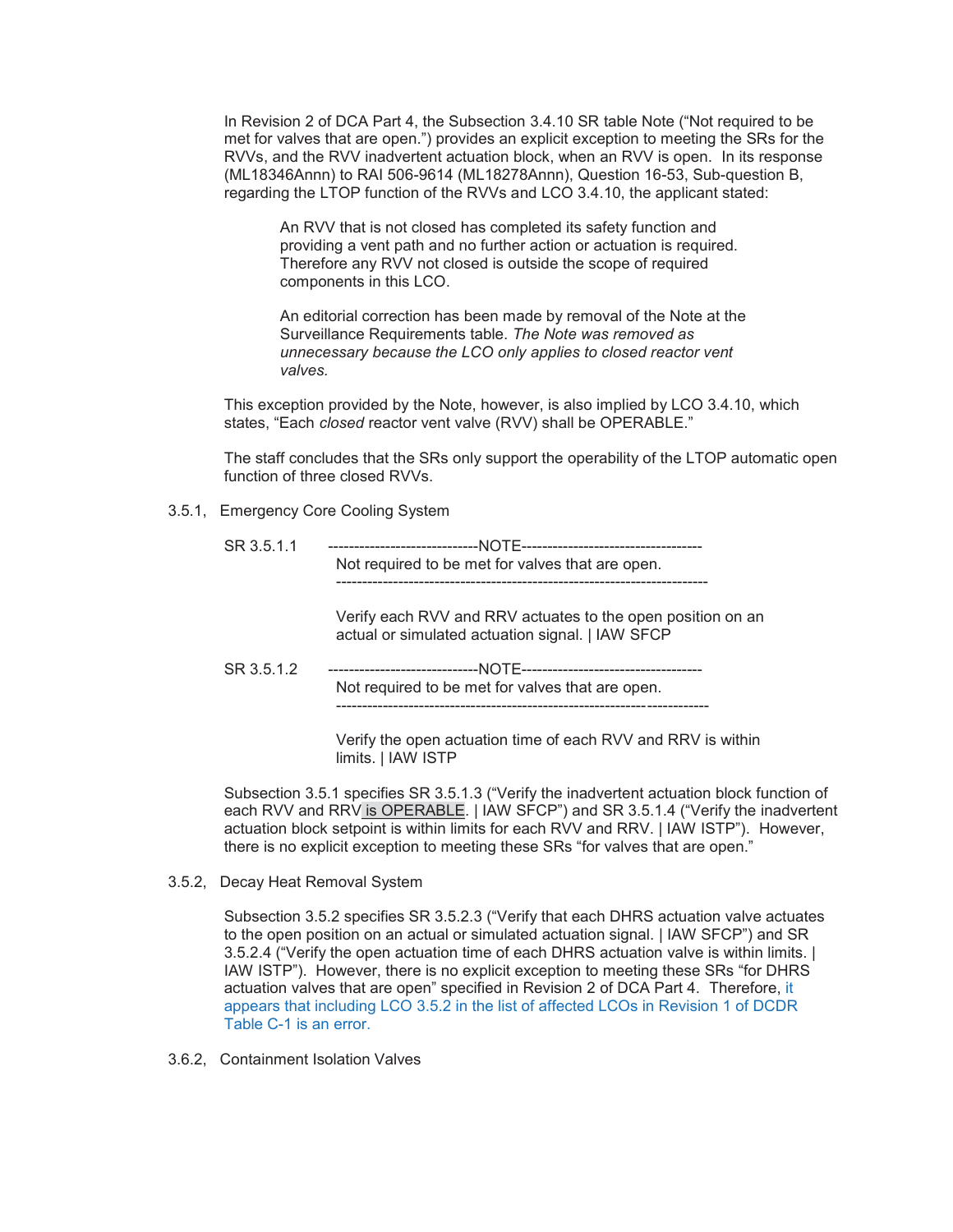- SR 3.6.2.2 Verify each containment isolation manual valve...that is...required to be closed...is closed, *except for containment isolation valves that are open under administrative controls.* | IAW SFCP
- SR 3.6.2.3 Verify the isolation time of each automatic containment isolation valve is within limits *except for valves that are open under administrative controls*. | IAW ISTP
- SR 3.6.2.4 Verify each automatic containment isolation valve... actuates to the isolation position on an actual or simulated actuation signal *except for valves that are open under administrative controls*. | IAW SFCP
- 3.7.1, Main Steam Isolation Valves

Subsection 3.7.1 specifies SR 3.7.1.2 ("Verify isolation time of each MSIV and MSIV bypass valve is within limits on an actual or simulated actuation signal. | IAW ISTP"). However, there is no explicit exception to meeting this SR "for isolation valves that are closed" specified in Revision 2 of DCA Part 4. Therefore, it appears that including LCO 3.7.1 in the list of affected LCOs in Revision 1 of DCDR Table C-1 is an error.

3.7.2, Feedwater Isolation

Subsection 3.7.2 specifies SR 3.7.2.2 ("Verify the closure time of each FWIV and FWRV is within limits on an actual or simulated actuation signal. | IAW ISTP"). However, there is no explicit exception to meeting this SR "for isolation and regulation valves that are closed" specified in Revision 2 of DCA Part 4. Therefore, it appears that including LCO 3.7.2 in the list of affected LCOs in Revision 1 of DCDR Table C-1 is an error.

#### 16-65

Paragraph (a)(11) of 10 CFR 52.47 and paragraph (a)(30) of 10 CFR 52.79 state that a design certification (DC) applicant and a combined license (COL) applicant, respectively, are to propose technical specifications (TS) prepared in accordance with 10 CFR 50.36 and 50.36a. 10 CFR 50.36 sets forth requirements for TS to be included as part of the operating license for a nuclear power facility.

The following observations are a followup to the response to RAI 506-9614, Question 16-50.

In Revision 2 of DCA Part 4, the applicant revised Section 1.1 by omitting the RTS and ESF response time definitions and defined terms; the applicant also revised the Section 3.3 response time Surveillances and associated Bases, which are quoted below. In these quotations, underlined and lined-through text indicate staff recommended additional editorial corrections to the Surveillance statements and associated Bases. Following the quoted material for each SR, the staff has provided its observations about shaded text. The applicant is requested to address each of the observations below.:

> SR 3.3.1.3 Verify channel required response time is within limits. | 24 months

The Bases for SR 3.3.1.3 state:

This SR 3.3.1.3 verifies that the individual channel actuation response times are less than or equal to the maximum values assumed in the accident analysis. The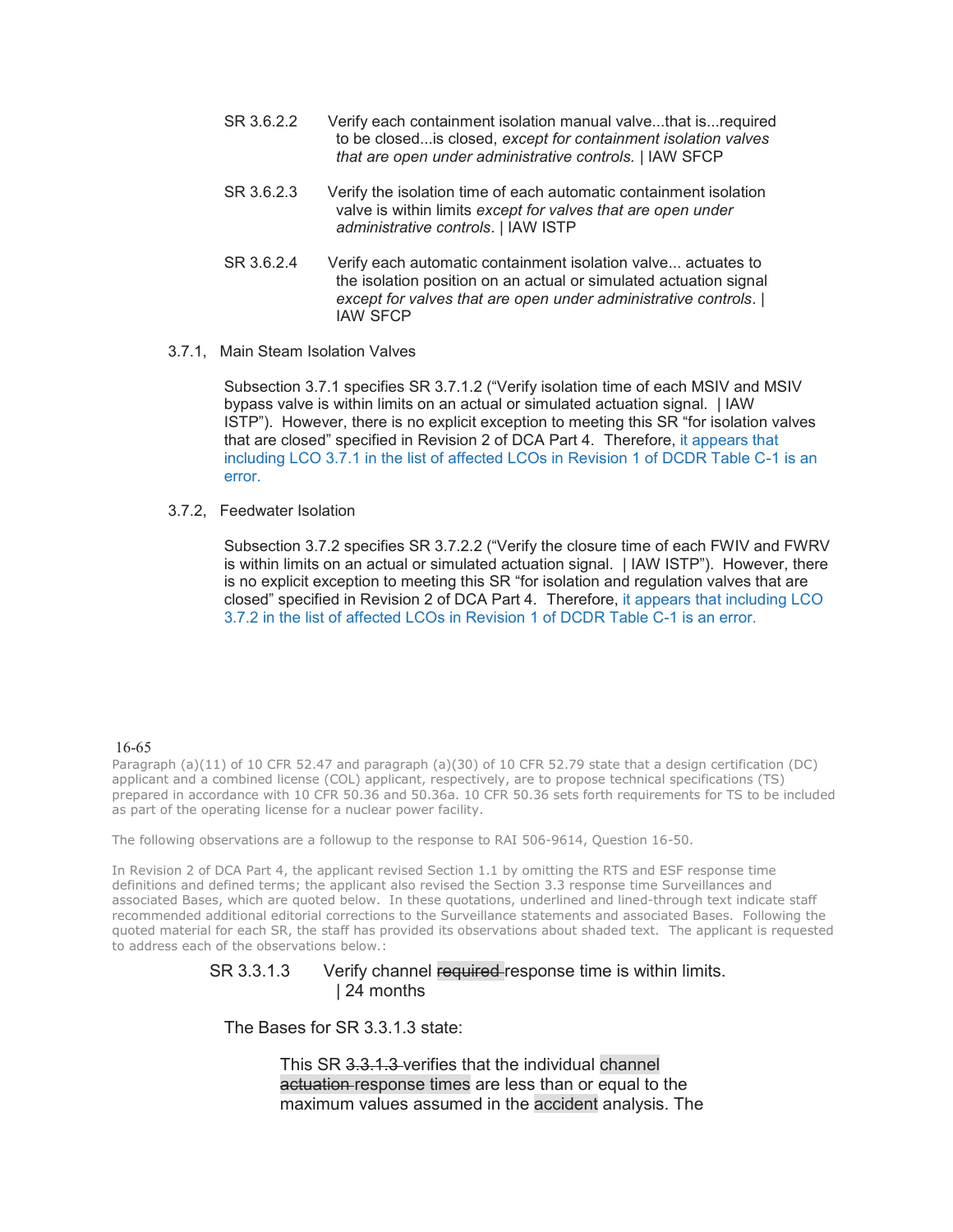channel actuation response time is the time from when the process variable exceeds its setpoint until the output from the channel analog logic reaches the input of the MPS digital logic. Response time testing criteria are included in FSAR Chapter 7.

Channel response time may be verified by any series of sequential, overlapping or total channel measurements, including allocated sensor response time, such that the channel response time is verified. Allocations for sensor response times may be obtained from records of test results, vendor test data, or vendor engineering specifications. ...

**Observations on SR 3.3.1.3 and associated Bases:**

- 1. The word "required" is unnecessary in the Surveillance statement.
- 2. In the Bases phrase, "channel actuation response time," the word "actuation" is unnecessary and inconsistent with SR 3.3.1.3, which uses the phrase "channel response time."
- 3. The phrase "accident analysis" is used in the Bases for SR 3.3.1.3, but the phrase "safety analysis" is used in the corresponding similar sentences in the Bases for SR 3.3.2.2 and SR 3.3.3.2. This appears to be inconsistent.
- 4. In the Bases, consider modifying the reference "FSAR Chapter 7" to say "FSAR Section 7.2 (Ref. 1)."
- 5. The "channel response time" verified by SR 3.3.1.3 appears to span the channel's process sensor to the channel's output from the analog to digital converter, and excludes the comparison of the digital signal with the channel trip setpoint in the SFM. SER Section 7.2 gives the staff's evaluation of the "digital response time" verification testing.
- 6. When "channel response time" is meant, the Bases should use the full phrase for clarity, not just "response time," which is more general. Consider discussing the overlapping component response times in an MPS instrument channel (e.g., "sensor response time" is already called out).
- 7. Regarding allocated MPS instrument channel component response times, the last sentence of the definitions of the W-AP1000-STS defined terms RTS Response Time and ESF Response Time states:

In lieu of measurement, response time may be verified for selected components provided that the components and methodology for verification have been peviously reviewed and approved by the NRC.

Unless the staff has previously reviewed and approved the components and methodology for response time verification [by allocation] as a part of the NuScale DCA review, as documented in SER Chapter 7, the above quoted SR 3.3.1.3 Bases statement, "Allocations for sensor response times may be obtained from records of test results, vendor test data, or vendor engineering specifications." may need to be designated as a COL action item.

----------------------------------------------

### SR 3.3.2.2 Verify required response time is within limits. | 24 months

The Bases for SR 3.3.2.2 state:

This SR ensures that the response times of the two RTS divisions are verified to be less than or equal to the maximum values assumed in the safety analysis. Individual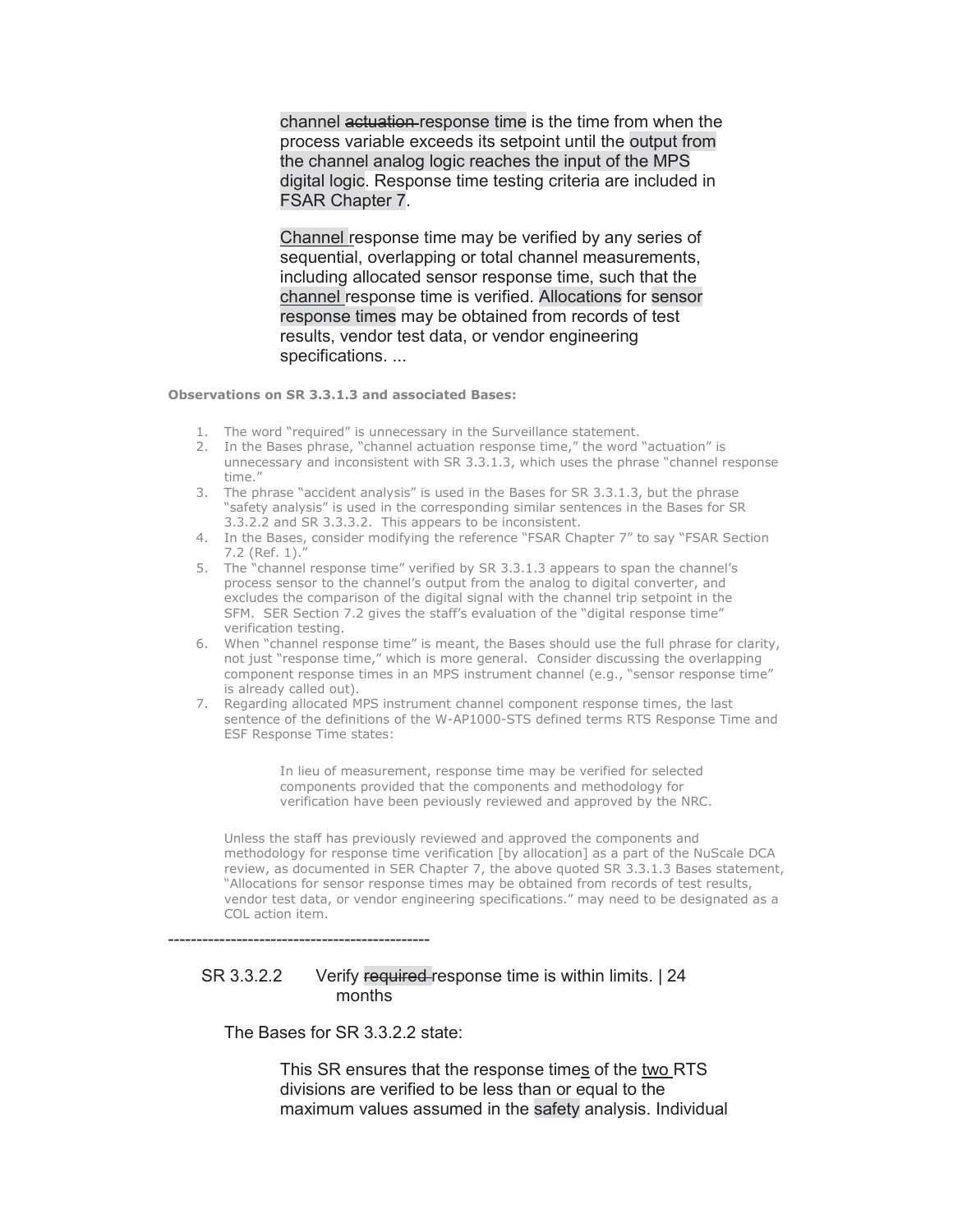component response times are not modeled in the analyses. The analyses model the overall or total elapsed time, from the point at which the process variable exceeds the trip setpoint value at the sensor to the time at which the [reactor trip breakers (RTBs)] open. Total response time may be verified by any series of sequential, overlapping, or total channel measurements.

*..*. The maximum digital time response is described in the FSAR. This SR encompasses the response time of the RTS division from the output of the equipment interface modules until the RTBs are open. ...

**Observations on SR 3.3.2.2 and associated Bases:**

- 1. The word "required" is unnecessary in the Surveillance statement.
- 2. The phrase "accident analysis" is used in the Bases for SR 3.3.1.3, but the phrase "safety analysis" is used in the corresponding similar sentences in the Bases for SR 3.3.2.2 and SR 3.3.3.2. This appears to be inconsistent.
- 3. In the Bases, consider modifying the reference to "FSAR" to say "FSAR Section 7.2 (Ref. 1)."
- 4. Consider whether it would be more accurate to say "total division measurements" in place of "total channel measurements."
- 5. The "RTS division response time" verified by SR 3.3.2.2, appears to span the analog output of the RTS EIM to the division's two RTBs, and excludes verification of the "digital time response," which appears to span the components from receipt of the digital process signal, to the setpoint comparison in the SFM, through the SVM, and through the priority logic of the RTS EIM. SER Section 7.2 gives the staff's evaluation of the "digital response time" verification testing.
- 6. Consider discussing in the Bases the overlapping digital component response times in an RTS division and how "maximum digital time response" is verified.

### SR 3.3.3.2 Verify required-pressurizer heater breaker response time is within limits. | 24 months

The Bases for SR 3.3.3.2 state:

------------------------------------------------

This SR ensures that the pressurizer heater breaker opening response times are verified to be less than or equal to the maximum values assumed in the safety analysis. Individual component response times are not modeled in the analyses. The analyses model the overall or total elapsed time, from the point at which the process variable exceeds the trip setpoint value at the sensor to the time at which the ESF component actuates. Total response time may be verified by any series of sequential, overlapping, or total channel measurements.

Response times of the sensors are tested in accordance with LCO 3.3.1, "MPS Instrumentation." The maximum digital time response is described in the FSAR. This SR encompasses the response time of the ESFAS from the output of the equipment interface modules to the loss of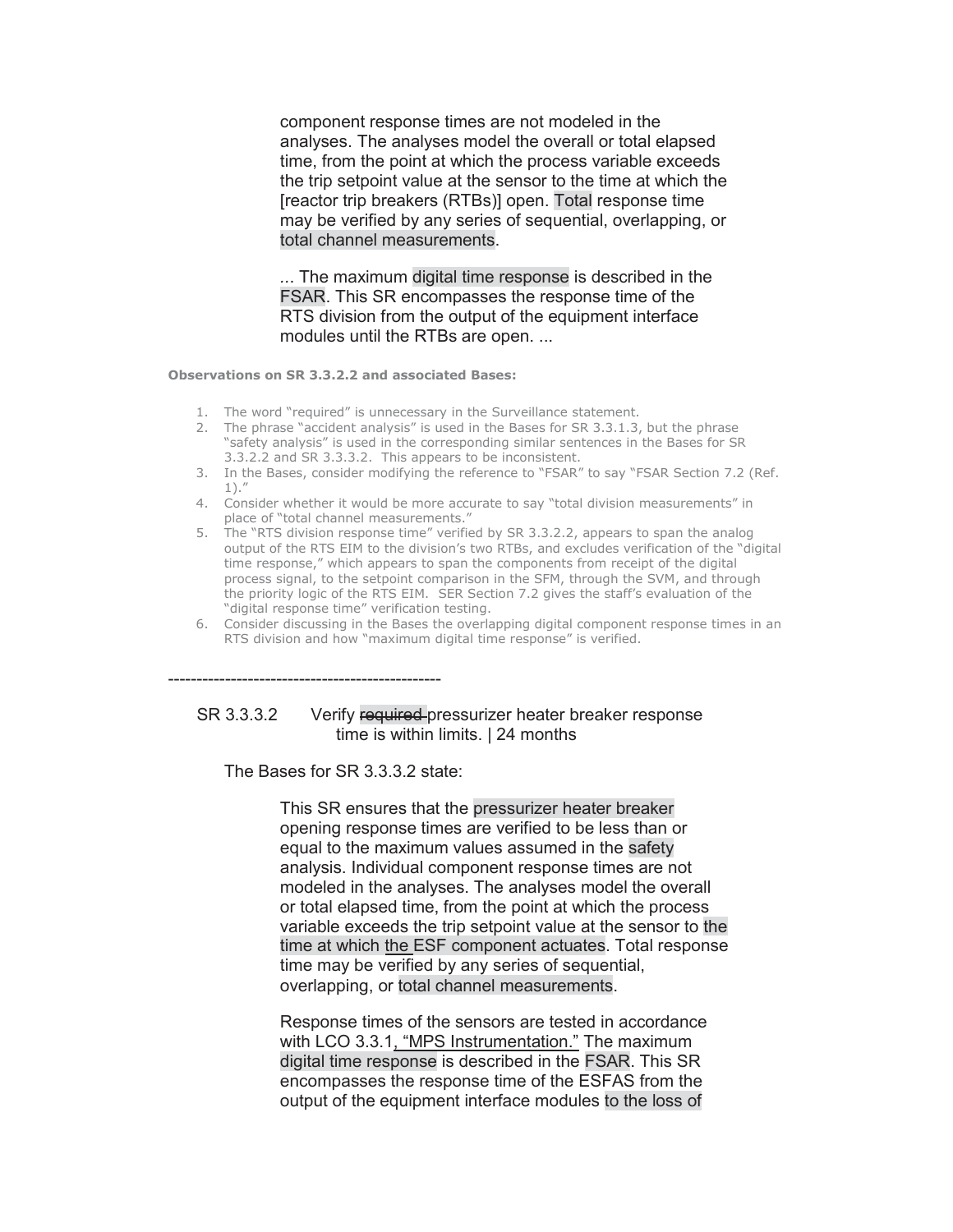voltage at the output of the pressurizer heater breaker. The response time of valves actuated by the ESFAS are verified in accordance with the IST program, and LCO 3.4.6, "Chemical and Volume Control System Isolation Valves," LCO 3.4.10, "LTOP Valves," LCO 3.5.1, "ECCS," LCO 3.5.2, "DHRS," LCO 3.6.2, "Containment Isolation Valves," LCO 3.7.1, "MSIVs," and LCO 3.7.2, "Feedwater Isolation."

**Observations on SR 3.3.3.2 and associated Bases:**

- 1. The word "required" is unnecessary in the Surveillance statement.
- 2. The phrase "accident analysis" is used in the Bases for SR 3.3.1.3, but the phrase "safety analysis" is used in the corresponding similar sentences in the Bases for SR 3.3.2.2 and SR 3.3.3.2. This appears to be inconsistent.
- 3. In the Bases, consider modifying the reference to "FSAR" to say "FSAR Section 7.2 (Ref. 1)."
- 4. Consider whether it would be more accurate to say "total division measurements" in place of "total channel measurements."
- 5. The "ESFAS division response time" verified by SR 3.3.3.2, appears to span the analog output of the pressurizer heater breaker EIM to the division's two pressurizer heater breakers, and excludes verification of the "digital time response," which appears to span the components from receipt of the digital process signal, to the setpoint comparison in the SFM, through the SVM, and through the priority logic of the pressurizer heater breaker EIM. Also excluded is the digital portion of the ESFAS division for the other ESF Logic and Actuation functions. See SER Section 7.2 for the staff's evaluation of the "digital response time" verification testing.
- 6. Consider discussing in the Bases the overlapping digital component response times in an ESFAS division and how "maximum digital time response" is verified.
- 7. Consider clarifying in the Bases for the following SRs for Inservice Testing Program ESFAS valve actuations (The Frequency of "In accordance with the Inservice Testing Program" is taken to mean 24 months for these SRs.) that the valve "isolation (or 'closure') time" or "open actuation time" (the time to stroke closed or stroke open, respectively) is included in the ESF Function's overall response time. Also, the word "required" is not needed because it is redundant to "within limits.":
	- SR 3.4.6.2 Verify the required isolation time of each automatic power operated CVCS valve is within limits.
	- SR 3.4.10.2 Verify the open actuation time of each RVV is within limits.
	- SR 3.5.1.2 Verify the open actuation time of each RVV and RRV is within limits.
	- SR 3.5.2.4 Verify the open actuation time of each DHRS actuation valve is within limits.
	- SR 3.6.2.3 Verify the isolation time of each automatic containment isolation valve is within limits except for valves that are open under administrative controls.

Note that the staff is tracking the exception to SR 3.6.2.3 as an open item under RAI 197-9051 (ML17237C008), Question 16-28, which is described in SER Section 16.4.8.5, "Proposed exceptions to meeting certain surveillances for isolation valves and circuit breakers."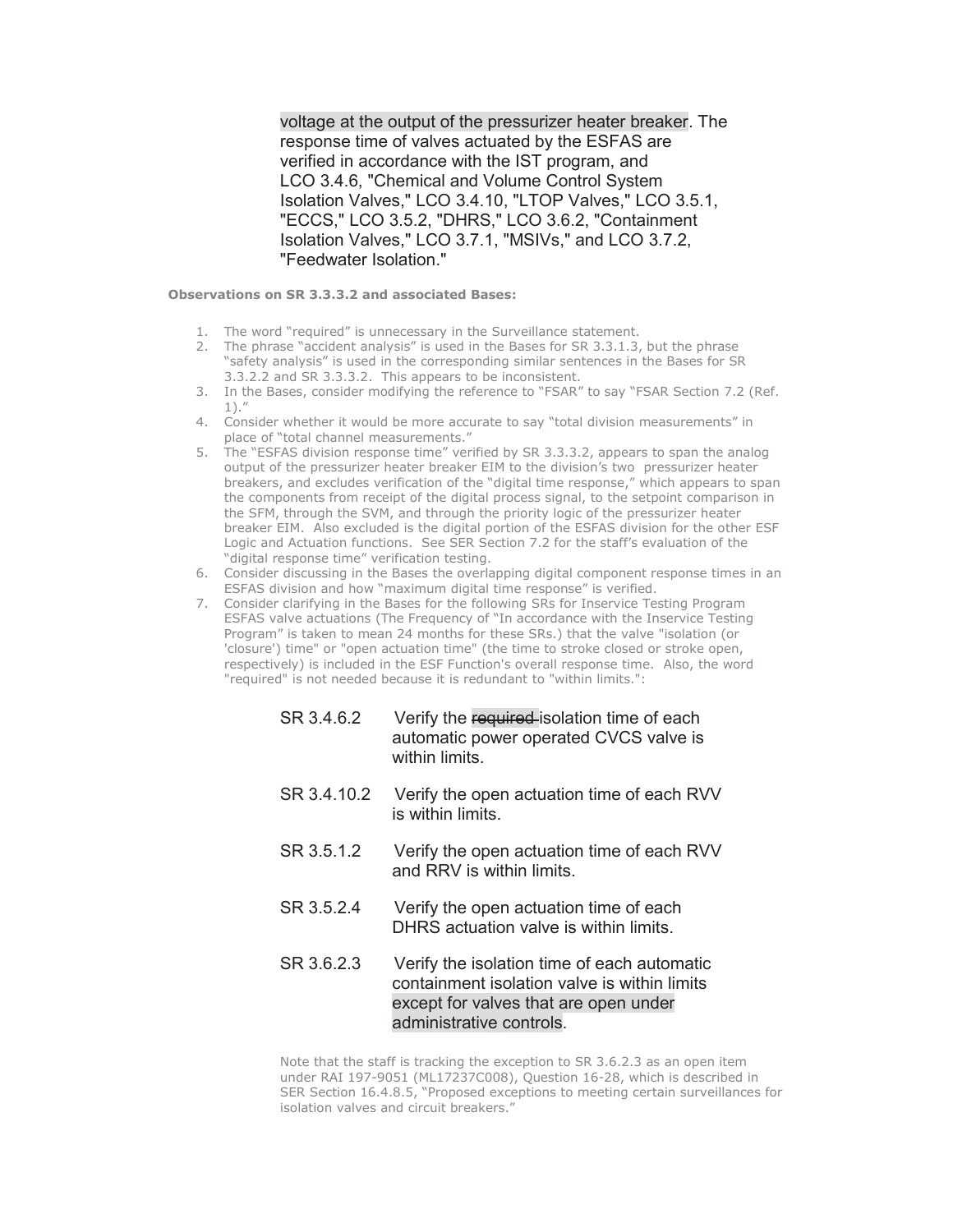- SR 3.7.1.2 Verify isolation time of each MSIV and MSIV bypass valve is within limits on an actual or simulated actuation signal.
- SR 3.7.2.2 Verify the closure time of each FWIV and FWRV is within limits on an actual or simulated actuation signal.

## **BACKGROUND DISCUSSION**

ENGINEERED SAFETY FEATURE (ESF) RESPONSE TIME

In Revision 1 of DCA Part 4, GTS Section 1.1, "Definitions," included the W-STS definition of ESF RESPONSE TIME with changes related to the NuScale design's lack of ESF pumps and Class 1E diesel generators, as indicated in the following mark up of the W-STS definition:

The ESF RESPONSE TIME shall be that time interval from when the monitored parameter exceeds its actuation setpoint at the channel sensor until the ESF equipment is capable of performing its safety function (i.e., the valves travel to their required positions, pump discharge pressures reach their required values, etc.). Times shall include diesel generator starting and sequence loading delays, where applicable. The response time may be measured by means of any series of sequential, overlapping, or total steps so that the entire response time is measured. In lieu of measurement, response time may be verified for selected components provided that the components and methodology for verification have been previously reviewed and approved by the NRC.

Because these changes resulted in an ESF RESPONSE TIME definition appropriate for the NuScale design, the staff considered the changes acceptable. However, in Revision 1 of DCA Part 4, Section 3.3, "Instrumentation," did not use the ESF RESPONSE TIME defined term, but did use the RTS RESPONSE TIME defined term, even though Section 1.1 did not include its definition. Section 3.3 stated the response time Surveillances as follows:

- SR 3.3.1.3 Verify channel RESPONSE TIME is within limits. | 24 months
- SR 3.3.2.2 Verify RTS RESPONSE TIME is within limits. | 24 months
- SR 3.3.3.2 Verify required RESPONSE TIME is within limits. | 24 months

In RAI 506-9614 (ML18289A751), Question 16-50, the staff requested that the applicant provide justification for not including response time defined terms and their definitions in GTS Section 1.1, and in response time SRs in Section 3.3. In its response (ML18347A619) to RAI 506-9614, Question 16-50, the applicant explained in detail the reasons the STS response time definitions are not suitable for the NuScale instrumentation design, and how the response time for the digital signal processing is "verified during factory acceptance testing of the MPS as described in associated inspections, tests, analyses, and acceptance criteria listed in [Revision 2 of DCA Part 2,] Tier 1, Table 2.5-7 of the FSAR." The response also stated:

The self-testing features of the design will notify operators of failures that could impact system function, however degradation of the system response time cannot occur. An OPERABLE MPS has a defined digital response time that does not change and does not require further verification.